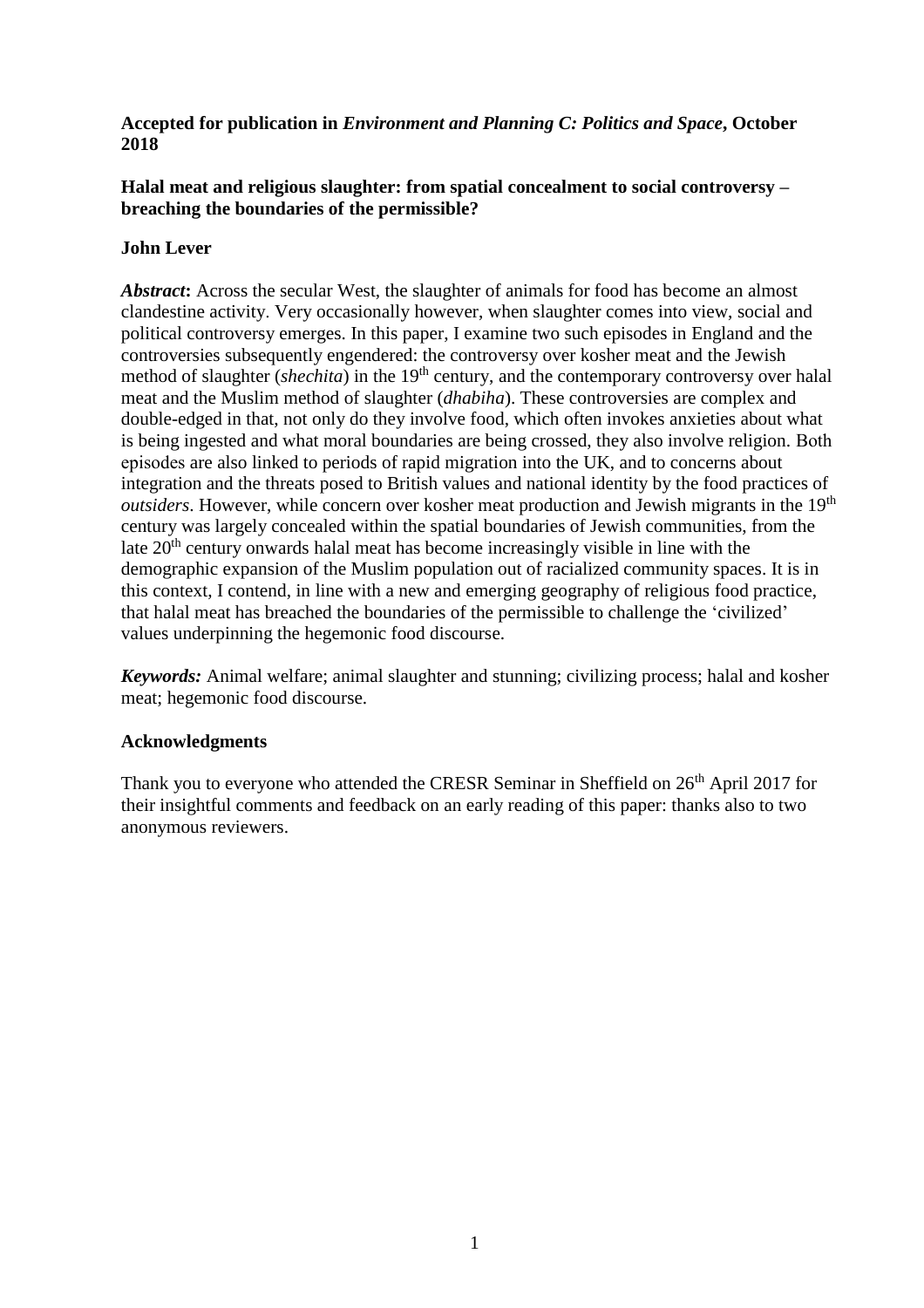### **Introduction**

Given the prior sacrificial significance of animal slaughter in near eastern culture (Fischler, 2011) it has been widely accepted since Moses that to be fit for human consumption meat must come from slaughtered animals. Over time however, differences have emerged within Christianity, Judaism, and Islam over the particularities of meat production and consumption, with adherents distinguishing themselves from the practice of *Others* in very specific ways (Freidenreich, 2011). One explicit controversy revolves around the issue of stunning animals before slaughter.<sup>1</sup> While stunning is widely accepted as a way of addressing animal welfare concerns at the time of killing across the Western world (Gilman, 2011; HSA, 2011) it is opposed by Jews and contested by many Muslims (Lever and Miele, 2012). Interestingly, while slaughter is now widely debated across the secular West, the killing involved is something we prefer to know little about (Vialles, 1994). Indeed, as Elias (2012 [1939]) demonstrates, the confinement of animal slaughter to a concealed space hidden from public view illustrates a central feature of the European civilizing process – the gradual expulsion of violence and morally repugnant practices from the sanitised realm of everyday life.

Well into the 18<sup>th</sup> century, livestock was an everyday sight on urban streets and the slaughter of animals in public space was still commonplace. Over the next two centuries however, as the rising urban classes sought to refine their newfound manners and maintain their growing social status and prestige, slaughterhouses became increasingly offensive to the civilized eye. Over time, they were pushed out to the backstreets, then to the suburbs, and finally out to the outskirts of small rural towns where they could no longer offend *'civilized sensibilities'* (Elias 2012[1939]; Vialles, 1991; Corbin, 1986; Fitzgerald, 2010; Lever and Milbourne, 2015). Today, as Vialles (1994: 5) confirms, '*slaughtering has become an invisible, exiled, almost clandestine activity.'*

In line with this wider process of quarantine and concealment, any unpleasant memories associated with animal slaughter remain deeply anchored but hidden within the human unconscious (Elias, 2012 [1939]; Pachirat, 2011). Very occasionally, when the slaughter of animals comes into view, these memories come out into the open to facilitate social and political controversy (Gilman, 2006). In this paper, I examine two such episodes in England and the controversies subsequently engendered: the controversy over *kosher* meat and Jewish  $(shechita)$  slaughter practice in the 19<sup>th</sup> century, and the contemporary controversy over halal meat and Muslim (*dhabiha*) slaughter practice. These controversies are complex and doubleedged in that, not only do they involve food, which often invokes anxieties about what is being ingested and what moral boundaries are being crossed, they also involve religion (Grumett, 2015). But in the case of halal in particular, religion is not seen as a declining and oppressive moral force, as is often the case (Brown, 2009), but as an indicator of the growing power of Islam and the presence of what are seen to be barbaric Muslim practices (Grumett, 2015).

As with *shechita* in the 19<sup>th</sup> century, public debate and political controversy provoked by the increasing visibility of halal meat revolves around the issue of stunning animals before slaughter. From an animal welfare perspective, the provision of meat from pre-stunned animals is preferable to meat from non-stunned animals on the grounds that former suffer less at the time of killing than the latter (Lever and Miele, 2012).<sup>2</sup> Primitive types of stunning were used and discussed from the early modern period onwards, yet it was not until the 19<sup>th</sup> century that things began to move forward more quickly. As livestock production intensified during the early 20<sup>th</sup> century (D'Silva and Webster, 2017) the Human Slaughter Association (HSA) became more influential and going forward they were to play a key role in the development of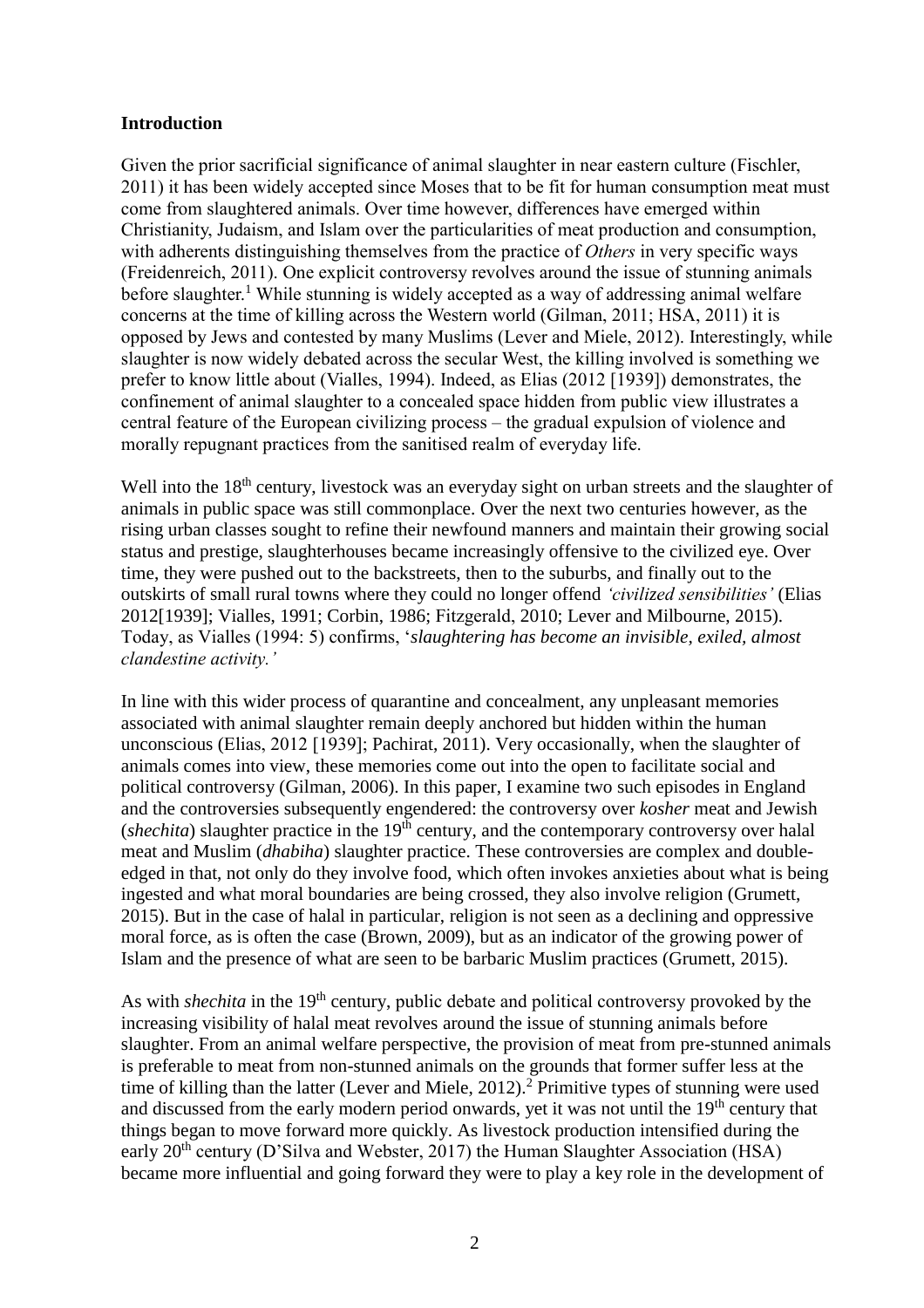the Slaughter of Animals Act 1933, which – with the exception of kosher and halal meat production – made stunning mandatory for red meat animals  $(HSA, 2011).$ <sup>3</sup>

Today stunning is compulsory under both UK and EU legislation for all 'farmed' animals, yet derogation is still granted from the pre-stun requirement in line with the rights of minorities to practice religion (Lever and Miele, 2012). As the halal market has expanded in recent decades, it has thus often been assumed that all halal meat produced and sold in the UK comes from non-stunned animals, when around 80% actually comes from pre-stunned animals (FSA, 2015; Lever and Fischer, 2018). To a large extent, it is this lack of understanding that underpins the *halal meat controversy*. There are however wider complexities involved. Evidence suggests that as well as animal welfare considerations, public concern about the availability of halal meat and concerns about *dhabiha* slaughter practice are linked to wider anxieties about immigration and integration disseminated through right-wing media discourses (Bradley et al., 2015; Allen, 2014). In this context, as Gilman (2011) notes, the slaughter practice of *outsiders* is often seen as cruel, barbaric and inhumane, as very often, are the *outsiders* themselves.

In a globalizing food culture, Warde (2016) argues that twenty-first century media court controversy and dispute in Western countries to strengthen bias towards hegemonic food preferences and the suppression of unpalatable alternatives. In this paper, I argue that the increasing visibility of Muslim immigrants in recent decades, and the subsequent release of traditional cultural practices from their concealment within '*racialized*' community spaces (Philips, 2006), has enhanced controversy around slaughter practice to such an extent that it is has facilitated a partial dislocation of the slaughter preferences underpinning the *'hegemonic food discourse'* (Roslyng, 2011). The media has played a central role in the *halal meat controversy* in this sense, I contend, by instrumentalizing animal welfare and halal meat for political purposes to maintain the boundaries of the permissible.

#### Research context and methods

The paper emerges from a culminative body of qualitative and mixed methods research on the production and consumption of kosher/halal meat and the development of Jewish/ Muslim communities in a number of European countries (Lever and Miele, 2012; Lever, 2013; Bergeaud-Blackler, et al., 2015; Lever and Fischer, 2018). Over the last decade, this work has involved interviews with kosher and halal consumers, religious organisations, businesses, key community actors and stakeholders, as well as participant observation and the use of historical sources and documentary methods. Although some insights from community participant observation are evident, in this paper I draw mainly on the historical sources and documentary methods used to explore the development of Jewish and Muslim communities in 19<sup>th</sup> century Manchester and 20<sup>th</sup> century Bradford. I also draw briefly on recent exploratory work on UK media sources and social media posts to explore the impact of the contemporary halal meat controversy on public understanding. This latter material presented ethical challenges. As with social media technology, ethical considerations change quickly in online environments, where getting informed consent can be challenging, all the more so when researching potentially sensitive topics. In this instance, this challenge was by-passed on the grounds that anonymity would protect the researcher and not indirectly hinder data collection. As suggested by Townsend and Wallace (2016), the social media quotes were also paraphrased to lessen the potential for traceability and secure the anonymity of those involved.

The paper starts off by tracing the emergence and growth of the Jewish community in 19<sup>th</sup> century Manchester, exploring how anxieties about the growth of Jewish immigration from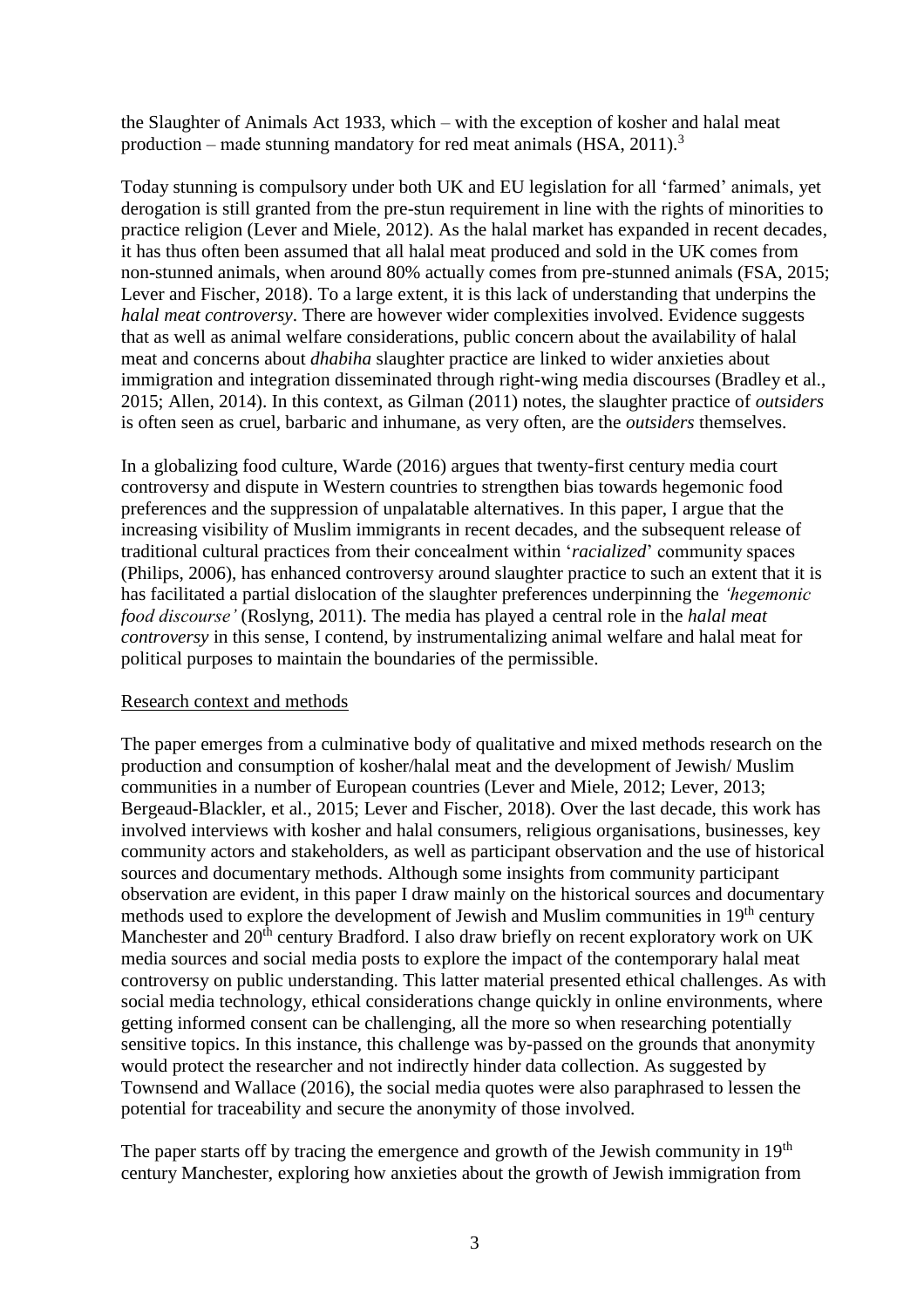Russia and eastern Europe were entangled with concerns about *shechita* and animal welfare by the RSPCA and their right-wing supporters. This is followed by an exploration of the growth of the Muslim community in  $20<sup>th</sup>$  century Bradford, where contemporary concerns about the social and political impact of halal meat production and *dhabiha* slaughter practice first emerged in the 1980s. I next explore how a lack of transparency in the UK meat industry in recent decades has, combined with negative media representations of Muslims, contributed to increasing public concern over halal meat production alongside wider debates about immigration, integration and perceived threats to British values and national identity. In conclusion, I argue that animal welfare and halal have been instrumentalized for political purposes to maintain the boundaries of the permissible and the 'civilized' values underpinning the *hegemonic food discourse*.

### **The Jewish community in 19th century Manchester**

The history of Jews in England can be traced back to the reign of William the Conqueror (Roth, 1978), yet it was not until Manchester became the centre of the global cotton industry in the late 18<sup>th</sup> century that a settled Jewish community began to emerge in the city (Williams, 1976). Itinerant Jewish pedlars of German origin first reached Manchester around 1740, staying in a spatially confined a network of lodging houses, shops and warehouses that provided meeting places for worship and facilities for the preparation of kosher food. By the 1780s, a small group of Jewish traders had settled permanently. Congregating in the Old Town area, where they would open Manchester's first synagogue and kosher eatery, this small group of families formed an embryonic Jewish community (Williams, 1976). The earliest legal dispute over *shechita* slaughter was heard in London in 1788, when the Lord Chief Justice gave local rabbis sole authority over such matters (Wise, 2006). Local congregations subsequently founded the London Board of Shechita in 1804, and when a synagogue opened in Manchester in 1825 the congregational *shochet* <sup>4</sup> slaughtered animals and supervised the sale of kosher meat at butchers licensed by the Chief Rabbi and a London based Beth Din<sup>5</sup> (Williams, 2008).

The commercial success of these early settlers encouraged more Jewish traders to settle in Manchester. Many of the original members of the community thus started to move out of the backstreets and alleys around the Old Town into the new and increasingly prosperous shopping areas in the city centre, where they opened businesses targeting a new clientele of middle-class customers. Merchants such as Nathan Rothschild had great success in the cotton during the 1830s, which in turn attracted more Sephardi merchants from the Mediterranean and Ashkenazi traders from Germany and Holland to the city (Williams, 1976; Halliday, 1992). As the economic and professional standing of this new Jewish middle class continued to improve over the coming decades, they started to move out of the disease ridden and increasingly polluted city centre (Engels 2009[1845]) towards the then rural suburbs of Broughton and Cheetham Hill to the north. It was here, over the next century, that Manchester's expanding Jewish population would create a number of *'sacred spaces'* to protect the community from outside hostility (Shilhav, 1989; Blumen, 2007).

Over time, the growing dominance of Manchester's Jewish middle class became unacceptable to the orthodox working poor. Dissent was amplified in the 1840s by the first wave of Jewish migrants from eastern Europe, and divisions subsequently emerged between those who wanted to retain traditional Jewish customs and those who wanted to modernise; the Orthodox Great Synagogue and British Reform Synagogue subsequently emerged within half a mile of each other in Cheetham Hill in 1858 (Williams, 2008). Jewish migrants continued to arrive in Manchester from Eastern Europe and Russia on their way to the US. Seen by many as a threat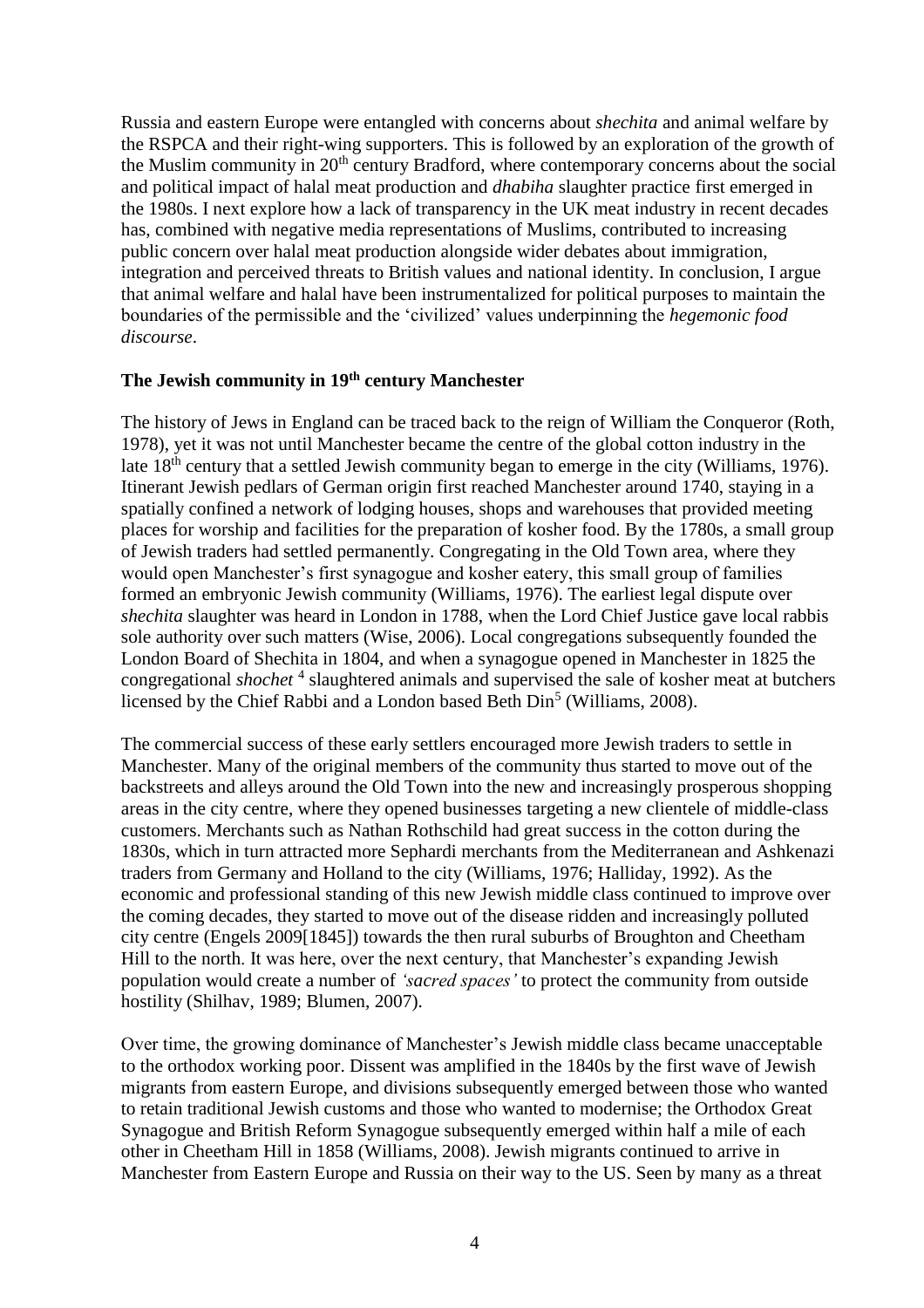to established Jewish community interests in the city, their 'backward' customs and foreign dress were thought likely to undermine the status and success many middle-class Jews had already achieved. While they received no encouragement from their fellow Jews to remain in the city, many did indeed stay on, working in low paid jobs in the textile industry for established Jewish businessmen and merchants who understood their religious observance and kosher dietary requirements (Williams, 1976).

As the influx of migrants continued, a *'voluntary ghetto'* made up of cheap, overcrowded accommodation began to emerge (Williams, 1976; 2006). It was in this geographically bounded community on the outskirts of the city that small religious societies (*chevroth*) flourished*,* as it was here that the orthodox, working poor could find the religious services they could not afford in a synagogue for only a few pennies a week, including slaughter facilities and the provision of kosher meat (Williams, 1976; 2008; Wise, 2009; 2010). Over time, however, the ghetto served not only to reinforce the Christian majority's perception of migrants as inferior, it also reminded the established Jewish community of the threat posed to them by negative stereotyping that portrayed all Jews as *outsiders* (Elias and Scotson, 2008; Russell, 1996; Gilman, 2011). The rise of the ghetto, and all that it symbolised, also illustrates how the development of a *'sacred'* community 'space' is not a completely effective defence against the threats and demands of the outside world; people go outside the community and geographical defences are permeable (Shilhav, 1989). Indeed, it was in this context, as we observe in more detail below, that the increasing presence of orthodox Jewish migrants from central and eastern Europe was seen as a direct threat to the interests of the established political order (Elias and Scotson, 2008).

### The 'Alien' question

Immigration from the Russian Empire continued to increase after the assassination of Tsar Alexandra in 1881, when Jews fled persecution because of connections with Jewish anarchists. Tensions thus continued to increase in Manchester between the old German, Dutch and Sephardi Jewish community, smaller in number but still more powerful, and the new and expanding community of eastern European Jews. To complicate matters still further, these developments were accompanied by rising Christian hostility to an increasingly visible 'alien' population that was beginning to breach the spatial boundaries of the ghetto (Alderman, 1983; Williams, 2008). Negative stereotypes of Jews first started to appear in magazines such as Punch at the national level during this period, while the  $RSPCA<sup>6</sup>$  began to intensify campaigning against *shechita* (Wise, 2006; 2009).

The late 19<sup>th</sup> century was a time of rising anti-Semitism across Europe and racial representations of Jews were evident in literature and across society (Cheyette, 1993; Renton and Gidley, 2017). Criticism of *shechita*, notably its inhumane element, was thus closely linked with other forms of Jewish brutality to reinforce the spiral of anti-Semitism (Gilman, 2011). As in the east end of London (Philips 1988), anti-Semitic discourse led to local anxieties in Manchester. Jewish immigrants were thought to be responsible for industrial ills such as unemployment, housing shortages, and the increasing cost of poverty, and they soon became convenient scapegoats for such problems (Williams, 1976). Sections of the media argued that they were carriers of disease, had un-English customs, wore strange clothes, and worked for lower wages than indigenous workers. A new monthly journal called *Spy* emerged in Manchester in 1891 and until the local journalist publishing it was prosecuted for libel, it promoted *'crude anti-Semitism and fierce xenophobia'* (Williams, 2008: 46).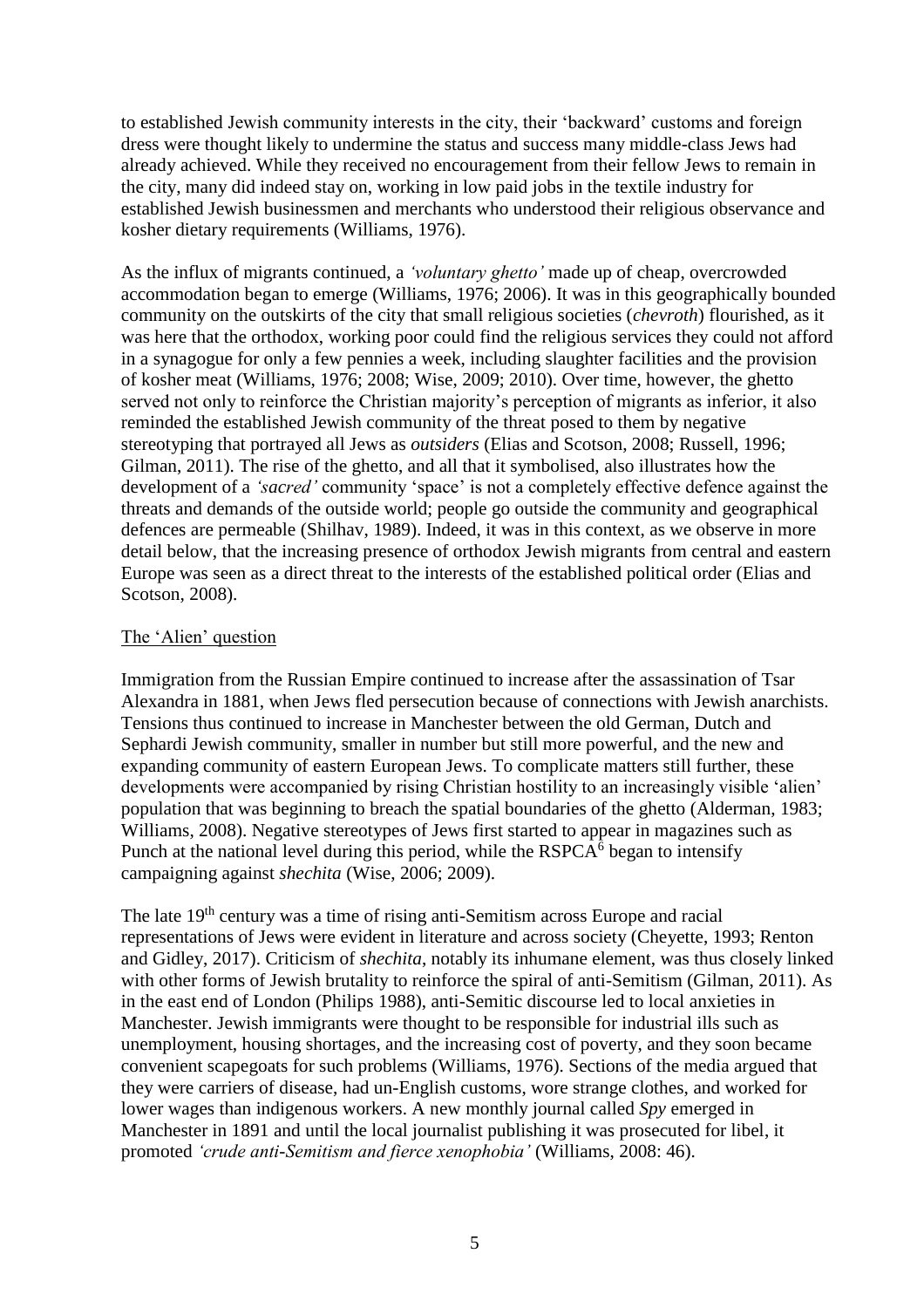

**Figure 1:** Cartoon from the Manchester anti-alien monthly *Spy*, outlining the supposed threat to native workers from Jewish immigrants (Williams 1976)

To regulate the flow of Russian and Polish Jews, the UK Government passed the first piece of legislation aimed solely at restricting immigration. While poor Jewish refugees kept arriving until the outbreak of war in 1914, the 1905 Aliens Act was an important development that set a precedent for future legislation limiting entry into the UK. In the short term, this furthered tension between established Jewish interests and the orthodox working poor. Indeed, with the possibility emerging that the supply of migrant labour would soon dry up, the poor were forced into longer and more extreme working practices that undermined religious observance. While this situation could in theory have strengthened their hand in the workplace, the wider pressures to resist assimilation and work for Jewish employers that understood their religious and dietary requirements meant that the orthodox poor were prepared to acquiesce to such pressures, and working on the Sabbath, for example, thus became more commonplace (Wise, 2010).

Throughout this period, *chevroth* appointed rabbis and argued for the right to conduct *shechita* independently and become fully recognized synagogues; many raised finance by controlling the production and sale of kosher meat (Williams, 1976). The London Board of *Shechita* – endorsed by the Chief Rabbi – was first given authority to grant licenses to immigrant Jewish slaughterers (*shochetim*) from outside the UK in 1868, and over the coming century this was to facilitate an at times ferocious dispute over *shechita* and the provision of kosher meat (Alderman, 1995; Lever and Miele, 2012). When the Manchester Shechita Board (MSB) was formed in 1892 to coordinate *shechita* across the city it quickly found itself defending religious slaughter from wealthy merchants and patrons of the local RSPCA (Wise, 2006). The MSB initially proposed (and occasionally adopted) a number of concessions to their Christian neighbours in order to protect the image of the Jewish community, including the adoption of post-mortem stunning (stunning animals after slaughter), but these options were strongly opposed by the more orthodox members of the community on the grounds that it would then be difficult to ascertain the exact cause of death, thus rendering the carcass unfit (*triefa*) under Jewish law (Wise, 2006).

#### Community tension in the  $20<sup>th</sup>$  century

By the turn of the century, there were profound differences between middle class Jews and the orthodox working poor in cities such as Manchester and London, and dispute between the strictly orthodox view of *shechita* and the mainstream view of animal welfare intensified (Wise 2006). The MSB was stuck between the opposing camps and some argued for a Chief Rabbi to be appointed in Manchester to unite Jewish interests and *'counter the arguments of the RSPCA*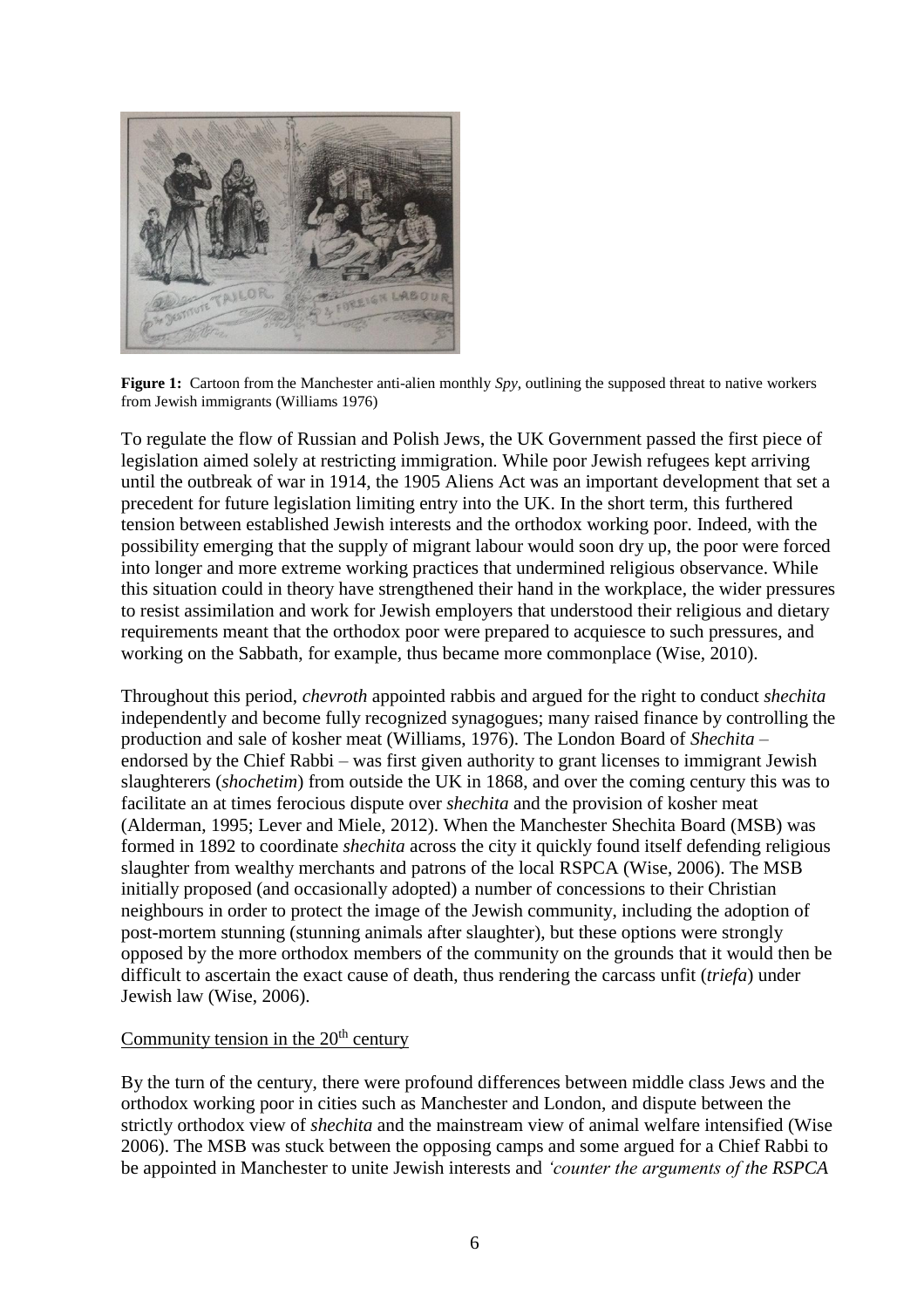*and its wealthy and anti-alien right wing supporters'* (Wise 2006: 116). Subsequently, in 1902, the MSB formed an official Manchester Beth Din to provide full-time rabbinical advice and religious supervision for its slaughterers and licensed retailers (Wise, 2006).

As the Jewish community continued to spread out into Manchester's northern and southern suburbs throughout the  $20<sup>th</sup>$  century, the degree to which Jewish customs were adhered to varied widely amongst different groups (Williams, 1976; Wise, 2006). Those who strayed too far from orthodoxy felt the wrath of the more strictly observant members of the community, most notably from the businessmen and textile dealers who arrived in the city from central and eastern Europe during the 19<sup>th</sup> century. Ultraorthodox Jewry had emerged in eastern Europe as a counter modernist movement during this period (Shilhav 1989), and in 1925 this group of businessmen signalled their opposition to the erosion of traditional Jewish practices by forming the Manchester Machzikei Hadass Society. From this point onwards, the society became the centre of strict orthodoxy to the north of the city through community activism and repeated demands for higher *kashrus* 7 standards (Wise, 2010). To a large extent, these developments illustrate the concerns of ultraorthodox Jews during the  $19<sup>th</sup>$  century about the threat posed to the traditional Jewish way of life; over the coming century, Jews who moved to the city's southern suburbs were slowly assimilated into modern culture, while those who moved in the opposite direction became part of the orthodox and increasingly ultra-orthodox community that emerged in the northern suburbs.<sup>8</sup>

If we see the geographically bound Jewish community that emerged to the north of the city as a *'sacred space'* (Shilhav, 1989; Blumen, 2007) that came into being to protect the Jewish way of life from outside influence, we can see how, in the case of *shechita*, the boundaries of the community were occasionally breached by the pressure to acquiesce to the demands of the establishment, notably the RSPCA and their anti-alien supporters (Wise 2006). This pressure intensified during the  $20<sup>th</sup>$  century in line with legislation that served to split the Jewish community over who could legitimately conduct *shechita*. An exemption from the legal requirement to stun animals before slaughter has existed since the 1933 Slaughter of Animals Act (Kaye, 1993), yet the Act also set up a Rabbinical Commission that allowed the chief rabbi to license religious slaughterers to kill red meat animals without pre-stunning. However, political tension within the Jewish community meant that it was not until 1965 that the chief rabbi licensed an independent MH *shochet* to conduct *shechita*, thus unintentionally contributing, Wise (2006) argues, to the growth of strictly observant Jewish communities demanding higher standards of *shechita*. Contra Wise, however, it is my argument that the provisions of the Act initiated a process of divide and rule that served not only to increase tension within Jewish community, but also kept the wider issue of animal slaughter concealed within the community throughout much of the  $20<sup>th</sup>$  century.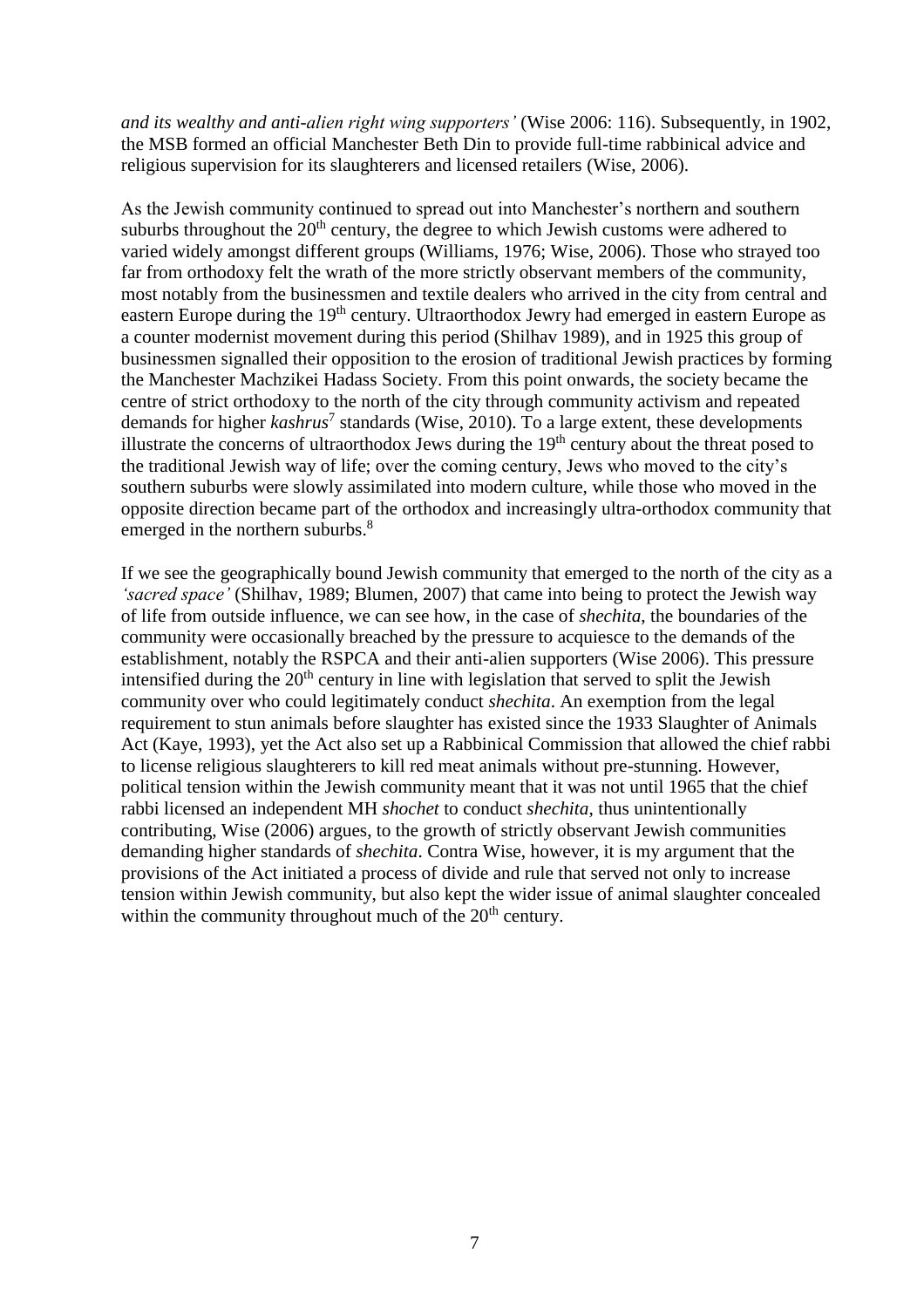

**Figure 2**: The ultra-orthodox 'MH Meats' shop in Salford, Manchester.<sup>9</sup>

Growing Nazi propaganda and anti-Semitism during the 1930s meant that political interest in religious slaughter waned considerably during the mid- $20<sup>th</sup>$  century. In the post war period, attention also began to turn towards the UKs growing Muslim population and their culturally preferred method of slaughter (*dhabiha*). After the Holocaust, debate about religious slaughter in Europe also began to shift away from anti-Semitism towards animal rights, though Gilman (2011) suggests the two views remain linked. Moreover, in an emerging pluralistic and multicultural cultural context, the media would arguably come to play a much greater role encouraging dispute to strengthen bias towards the hegemonic (pre-stun) preferences and unpalatable (non-stun) alternatives unpinning the *'hegemonic food discourse'* (Roslyng, 2011). It is to these issues and the ensuing debate over halal meat and *dhabiha* slaughter practice that I now turn.

# **The Muslim community in 20th century Bradford**

As Bradford gained a reputation as a global leader for worsted wool during the industrial revolution, much like Manchester it attracted itinerant traders of German origin, some of whom were Jewish. Today, however, it is Little Pakistan rather than the city's Little Germany that dominates the city's public image (McLoughlin, 2014).

The presence of Muslims in the UK can be traced back at least three centuries to the activities of the East India Company, who recruited young men from the Indian subcontinent to work in the merchant navy. Muslim sailors known as *lascars* first started settling in greater numbers in port towns and cities such as London, Cardiff, Liverpool and Manchester during the mid-19<sup>th</sup> century (Ansari, 2009; McLoughlin, 2014). The first Muslims in Bradford were also seaman who jumped ship in the late 1930s to live a life of precarity as peddlers and doorknockers. During the Second World War, as labour shortages intensified, increasing numbers of Muslim seamen from Liverpool, Middleborough and Hull were directed to Leeds and Bradford to work in essential wartime industries (Lewis, 1994). The first arrivals lived in squalid conditions in multi occupancy houses, where those without work paid no rent. Under these conditions, religious food practice was difficult to maintain. While spices could be bought in local Jewish and eastern European shops, there was nowhere to buy halal meat. Early Pakistani settlers in Bradford thus often bought chicken and sheep from local farms, slaughtering them on the spot or at home later, a practice could be the source of tension with their English neighbours (McLoughlin, 2009). However, in the immediate post war period, despite campaigns by the Humane Slaughter Association and the RSPCA, successive UK Governments consistently opposed the abolition of *slaughter without stunning* (Charlton and Kaye, 1993). Although the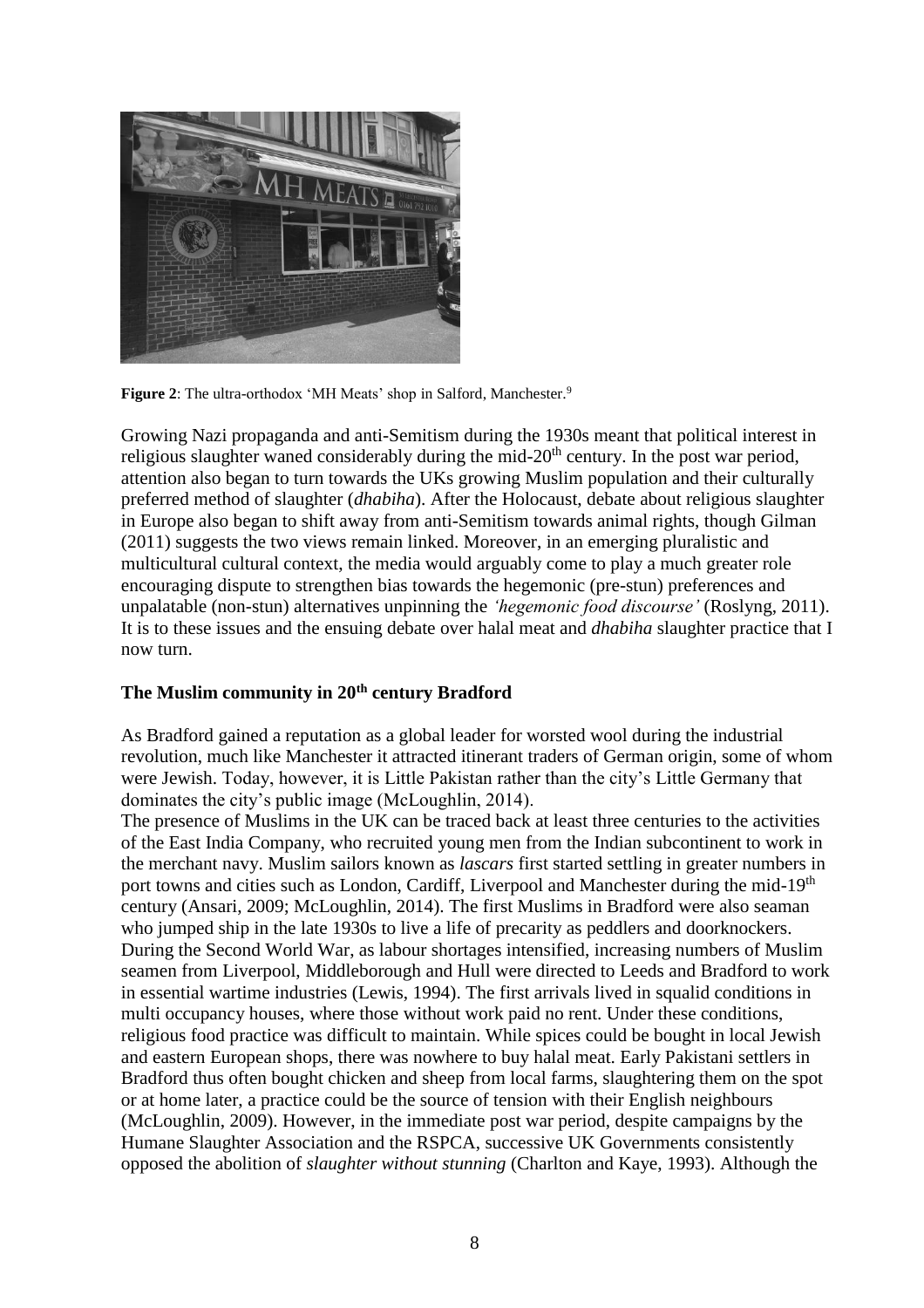RSPCA mounted a low-key campaign that appealed to Muslims to recognise the desirability of pre-stun slaughter in 1961, campaigning remained muted overall.

Prior to the Commonwealth Immigrants Act of 1962, citizens of Commonwealth countries could migrate to the UK unopposed. During the post-war period, migrants from Britain's former colonies thus helped to resolve labour shortages in the steel and textile industries, while Doctors were recruited to work in the National Health Service (Ansari, 2009). But as immigration increased, so too did anti-migration rhetoric. As the sitting Conservative Government started to look for ways to restrict commonwealth immigration during the early 1960s, media driven, anti-immigration rhetoric began to surface more regularly. Much as the right-wing press targeted poor Jewish migrants in late  $19<sup>th</sup>$  century Manchester, so Pakistanis – who had arrived in Bradford to help drive economic development – were now accused by the right wing, Leeds based *Yorkshire Post* of spreading disease (McLoughlin, 2014). This stereotyping served to enhance wider negative perceptions of Muslims, and they were increasingly viewed, much like Jews in the 19<sup>th</sup> century, as *outsiders* by the established majority (Elias and Scotson, 2008).

### Changing political and cultural dynamics

Until this point, Muslims from diverse cultural and religious background interacted with each other openly across the UK. But as the number of colonial migrants continued to increase, many anticipated stricter immigration controls, and they thus began to cluster along more distinct ethnic lines. Many saw themselves as settlers rather than temporary economic migrants and they began looking to tribal, kinship, ethnic and sectarian affiliations to secure their status and position in the UK (Ansari, 2009). In the coming period, mosques and religious schools took on greater significance and Muslims were reminded of their traditional values and practices more regularly. Muslim organisation increased significantly, and specific cultural norms and religious practices were more widely adhered to: '*What emerged at the end of the 1970s was a patchwork of communities, each impressing its particular national, ethic, linguistic doctrinal character on the organisations it had created'* (Ansari, 2009: 343).

When the UK joined the European Economic Community in 1973 the consolidation of slaughter legislation across Europe was raised, but as with earlier UK policy making there was recognition of the need to respect the rights of minorities to practice religion. In the coming decades, the process of divide and rule arguably wrapped up in EU policy would, I contend, alongside growing public concern for animal welfare, split the UK Muslim community – much as the Jewish community had been split half a century earlier – thus directly contributing to growing social controversy over halal meat at the national level (Lever and Miele, 2012). We can trace these developments back to the early 1980s (Charlton and Kaye, 1993) when Muslims began to agitate for greater clarification of their rights as British citizens (Ansari, 2009). This was most evident in campaigns for better provision for Muslim education in schools, for example, which grew in intensity throughout the 1980s and 1990s. When Bradford Metropolitan District Council started providing halal meat for Muslim children in schools across the city in the early 1980s, widespread political debate emerged at the national level for the first time, significantly enhancing and reinforcing, in the process, greater consciousness and self-awareness amongst UK Muslims (Charlton and Kaye, 1985; Kaye, 1993).

This was also the start of a period of rapid demographic change within the national Muslim population. In 1951 there were around 10,000 Pakistanis resident in the UK, yet half a century later in 2011 this figure had reached 1.1 million, with increasing numbers residing in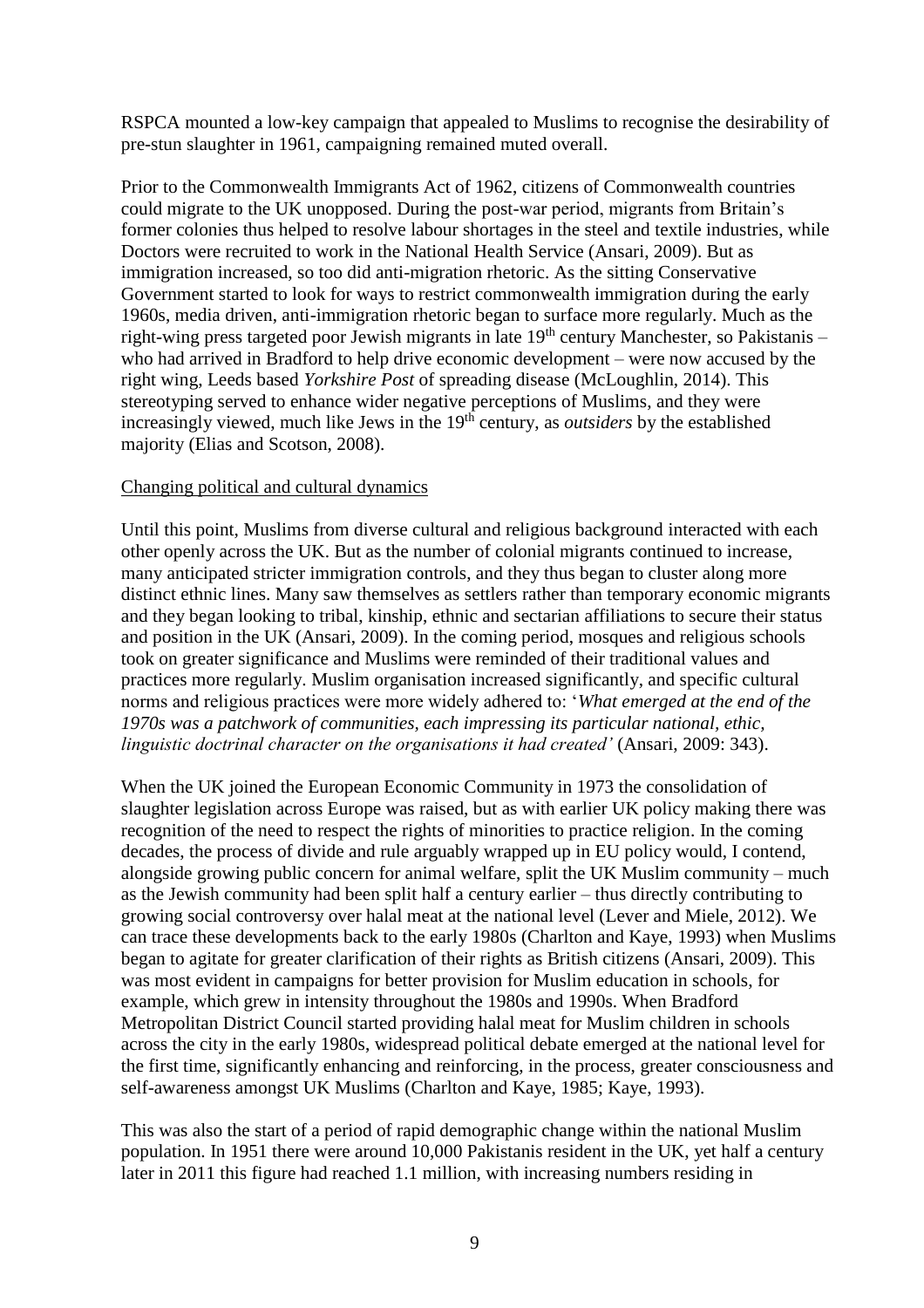*'racialized spaces'* in the central neighbourhoods of Bradford around Little Horton, Bradford Moor and Manningham (Philips, 2006). This clustering underscores many of the arguments made about the lack Muslim integration in UK political discourse in recent decades, as well as the threat posed to British values by Muslim cultural practices (Poole, 2002). However, census data from 1981 and 1991 indicates that Bradford's growing Muslim middle class was also starting to move out of the inner city into other areas during this period, thus undermining the self-segregation argument to a large extent (Philips, 2006). This was a significant moment, for as the UKs Muslim population continued to expand and move out of inner-city areas in the coming decades, halal meat became more widely available. It was these developments, as we observe in more detail below, that began to drive media driven cultural sensitivity towards Islam and the food practices of British Muslims more generally (Lever and Fischer, 2018).

#### The wider impact of the Honeyford Affair

The controversy over halal meat first came to the fore in 1984 when the headmaster of a Bradford school, Ray Honeyford, wrote an article on education and race for the right-wing journal *The Salisbury Review* (Honeyford, 1984). In the article, which was subsequently summarised in *The Yorkshire Post* (McLoughlin, 2014), Honeyford came out strongly against the development of British multiculturalism, anti-racist policies and their wider impact on education and society. Highlighting the provision of halal food in schools and extended holidays taken by migrant families overseas, Honeyford's attack on Bradford's education policy had far reaching consequences. While a multi-ethnic alliance formed to have Honeyford removed from his post, the affair also reignited strong opposition to religious slaughter, bringing an alliance of radical animal rights and far right groups together to unleash a high level of racist rhetoric and xenophobic discourse (Charlton and Kaye, 1985; Kaye, 1993; Lewis, 1994; Ansari, 2009). Throughout the 1980s, as Klug (1989) notes, the National Front and other associated groups raised the national flag for animals on a regular basis.

When the Farm Animal Welfare Council (FAWC, 1985) petitioned for the abolition of religious slaughter in 1985, Muslims mounted a concerted response at the national level through organisations such as the Muslim Council of Britain (Lewis, 1994; McLoughlin, 2014). As the fallout from the Honeyford Affair continued, a national body of halal butchers was put forward as a way of protecting Muslim interests (Charlton and Kaye, 1993), and with encouragement from the Muslim Parliament the Halal Food Authority (HFA) eventually emerged in 1994 (Ansari, 2009). The initial remit of the HFA was to oversee a network of approved slaughterhouses and shops that could provide the Muslim community with independently certified halal meat and poultry. They were the first UK halal certification body to grant licenses to businesses in line with inspections and audits that assessed compliance to Islamic principles in line with UK and EU regulation. Initially the HFA certified non-stunned meat as halal, but as they established themselves as the major halal certification body in the UK they began to accept pre-stunning, not least because this aligned them more closely with mainstream science and the animal welfare considerations emanating from EU policy discourses (Lever and Miele, 2012).

For almost a decade the HFA operated unchallenged. In 2003 however, the more orthodox Halal Monitoring Committee (HMC) emerged. Much like the emergence of strictly orthodox *kashrut* and *shechita* bodies a century earlier, the HMC emerged as a result of rapid social change and attempts to bolster to Muslim identity in line with war in the Middle East and wider developments in global politics (Marranci, 2009; Vertigans, 2010; Lever and Miele, 2012). Until this point, most Muslims in the UK considered the meat sold in supermarkets and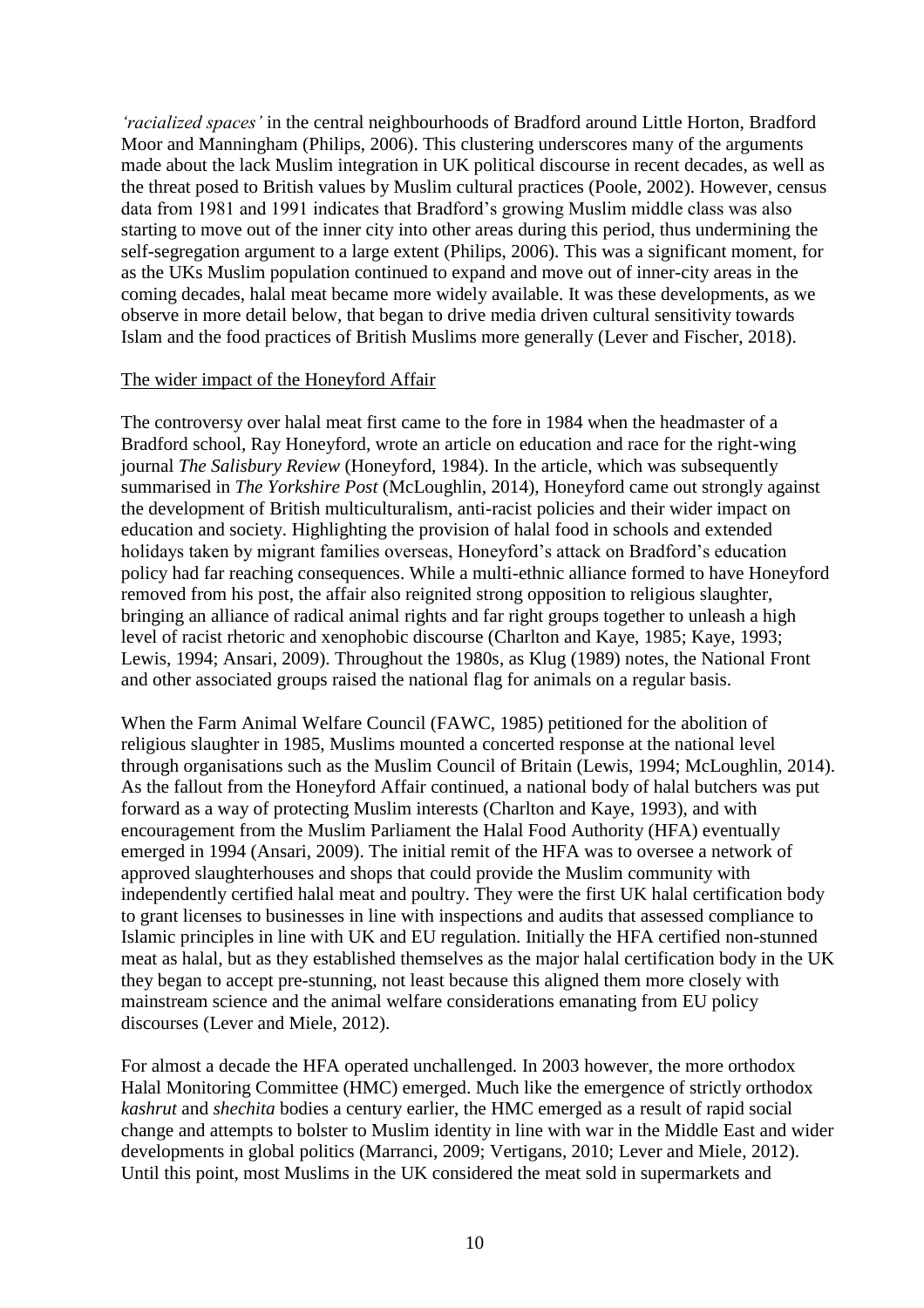restaurants to be slaughtered by people of 'the Book' (i.e. by Jews and Christians as well as by Muslims) and therefore to be suitable for Muslim consumption (Lever and Miele, 2012). From the outset however, the HMC made the processes behind the *'qualification'* (Callon et al., 2002) of halal meat an explicit concern of a direct marketing strategy that attempted to establish non-stunned halal meat products as more trustworthy and 'authentic' halal than prestunned halal products certified by the HFA (Lever and Miele, 2012; Lever and Fischer, 2018).

This was the start of a period of strong competition between the HFA and the HMC, a period in which the HMC positioned themselves as the high street certifier of local butcher's and restaurants as opposed to the established and increasingly mainstream HFA. Much like Machzikei Hadass in Manchester 50 years earlier, the HMC opposed what they saw as the encroachment of modern secular culture onto traditional religious food practices (Lever and Fischer 2018). From this point onwards, the HFA has been widely criticised for its support of mechanical slaughter practices, which are seen by the HMC to pose significant risks to the authenticity of halal meat (Lever and Miele, 2012).<sup>10</sup>

# **Market transparency, media hysteria and public understanding**

In the decade to 2011, the UK Muslim population increased from 1.55 million to 2.71 million (ONS, 2015). Although 76% of UK Muslims still lived in the inner-city neighbourhoods of London, Birmingham, Manchester, Yorkshire and Humber, it was also clear that the movement out of the inner city into new areas had intensified. Muslim communities were also changing fast. There were less Muslims (4%) over the age of 65 than there in the rest of the population (16%) and many communities had a younger and increasingly educated population (MCB, 2015). Unsurprisingly, it was during this period that halal meat became more widely available in shops, restaurants and public institutions across many parts of the UK (Lever and Miele, 2012).

The UK supermarkets ASDA and Tesco first started selling halal meat from pre-stunned animals around the turn of the millennium, and from 2007 and 2010 they both started selling halal meat from non-stunned animals. In 2009, the HFA launched a halal trial at a small number of Kentucky Fried Chicken (KFC) restaurants in areas of London with a high Muslim population, which was subsequently extended in similar areas across the UK (Lever and Miele, 2012); supermarkets, burger bars, pizza and pasta chains, and discounting restaurants have since entered the halal market in increasing numbers. While the UK Government retracted their initial support for a FAWC (2003) report calling for a ban on slaughter without stunning in 2003, the last 15 years have also witnessed repeated and intensifying calls for a ban (Lever and Fischer, 2018).<sup>11</sup> Moreover, as halal food has become increasingly visible, right-wing media has started to report on its availability and provision in shops, restaurants and public institutions more frequently.

In the aftermath of the economic crisis in the late 2000s, as anti-immigration rhetoric began to intensify, halal food began to attract attention from the right-wing press on a regular basis alongside condemnation from the British National Party and English Defence League. In 2010-11, it was widely reported that 'halal-only' meat options were being provided by British Airways, Wembley Stadium, and the Whitbread hotel and restaurant chain, as well as in state primary schools and NHS hospitals (Brooke, 2010; Clarke, 2010; Fagge, 2011). The wider discursive understanding put forward revolved around the notion that all halal meat comes from non-stunned animals, thus directly contravening the UK public's interest in animal welfare. As Fagge (2011) reported in *The Daily Mail*: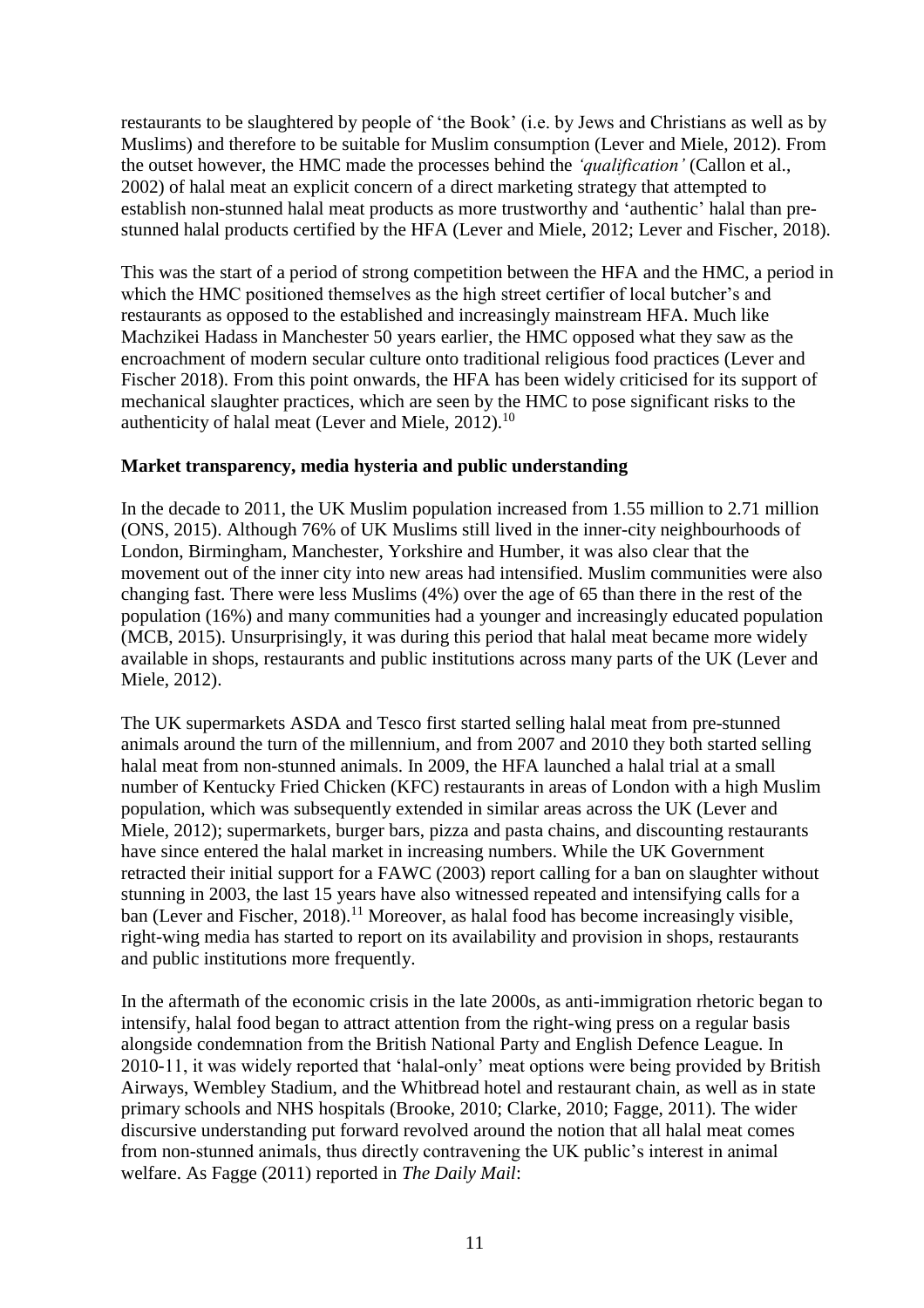Halal meat is being routinely served at some of Britain's most popular sporting venues, pubs, schools and hospitals without the public's knowledge... All beef, chicken and lamb sold to fans at Wembley Stadium has been secretly prepared... And hundreds of pubs and restaurants in Britain, as well as top racecourses, schools and hospitals, now only serve chicken that has been ritually slaughtered according to Sharia Law (Fagge, 2011).

Although the figure has recently started to increase slightly – particularly for sheep and goats – evidence suggests that at no time during this period did the amount of non-stunned halal meat produced in the UK rose beyond 20% of the overall total (FSA, 20112; 2015).

At the same time, however, two observable trends in the meat industry began to influence public understanding. On the one hand, as the HMC built a close partnership with the branding agency National Halal to provide fresh halal meat from non-stunned animals in major supermarket chains, the visibility of halal meat from non-stunned animals increased significantly. On the other hand, as the availability and provision of halal meat increased more generally, halal meat from pre-stunned animals became increasingly invisible and harder to identify (Lever and Fischer, 2018).

When the HFA was formed in 1994, the production of halal meat and poultry (mostly chicken) was segregated from non-halal meat production in slaughter plants and processing facilitates (Lever and Miele, 2012). As the market continued to expand this practice became more expensive and difficult to maintain, and both *'non-halal stunned meat'* and *'stunned halal meat'* was subsequently produced in an almost identical way at the same slaughter facilities and processing factories to reduce costs. As media driven sensitivities around halal meat continued to intensify in the coming years, supermarkets, restaurants and public institutions in turn became more discreet in obtaining and displaying the halal logos of their certification partners (Fazira, 2015). In many such instances, it appears that halal meat is not labelled as such, or the slaughter method is hidden from view, because of business fears that a hostile political climate, negative media reporting and growing public hostility may impact business reputation (Lever and Fischer, 2018). This lack of transparency in the UK meat industry has, aided by negative media and newspaper reporting, arguably undermined public understanding of halal meat and *dhabiha* slaughter practice considerably.



**Figure 3**: A National Halal Centre for fresh non-stunned halal meat in Tesco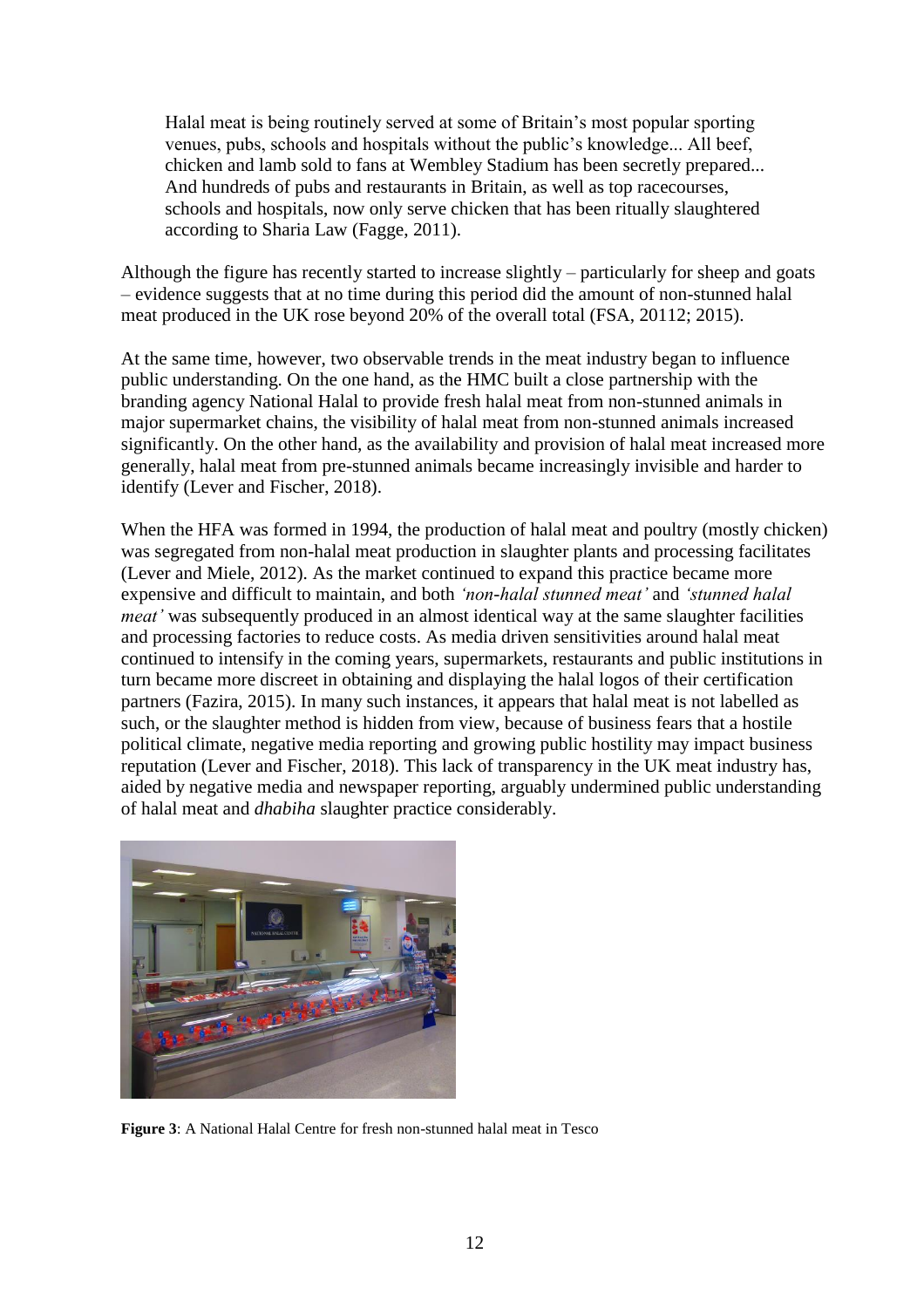Poole (2002) argues that negative public attitudes and media representations of UK Muslims can be traced back to the *halal meat controversy* in Bradford in the 1980s, which she contends had two important consequences. Not only did it help to politically mobilize UK Muslims, it also raised concerns that they were unable to integrate peacefully and that they were therefore a threat to national identity and British values; Muslims '*thus entered the frame',* Poole argues*, 'as the central radicalised Other'* in British society (2002: 22). Until 2008, the increasing volume of Muslim related stories in the UK media largely focussed on terrorism, international threats and crises. From this point onwards, however, cultural and religious difference began to emerge alongside terrorism as a major focus of media reporting (Jaspal & Cinnirella, 2010). This was also a period, as Jaspal and Cinnirella (2010) confirm, in which the negative *'hypervisibility'* of Muslims in media representations was arguably translated into dominant social representations.

### From spatial concealment to social controversy

What was subsequently termed *'halal hysteria'* came to a head in May 2014 (Allen, 2014; Sommers, 2014). During a heightened period of UK media reporting, restaurant chains such as Pizza Express and Subway were accused of sourcing halal 'only' chicken without informing their customers, the implication being that millions of UK citizens were eating halal meat without knowing it. At the same time, supermarkets such as Waitrose, Marks & Spencer, Tesco, and Morrisons were accused of selling halal meat imported from New Zealand without labelling it such. Although it was subsequently reported that all such meat came from prestunned animals, this did little to alleviate growing public anxiety; this situation was reflected in local press reports, with high street butchers in small UK towns reporting increased public anxiety about how their meat was produced (see *The Shropshire* Star, 2014). At the height of this media driven frenzy, Brummer (2014) argued in *The Jewish Chronicle* that the UK media is driven by an increasing *'fear of the alien'*, much as it had been a century earlier. Research suggests similarly that in a number of European countries, notably the UK, media generated political discourse links the availability of halal meat and methods of slaughter to wider concerns about migration and integration (Bradley et al., 2015).



**Figure 4:** Halal hysteria headlines from *The Daily Mail* and *The Sun*, May 2014

Exploratory research conducted on social media posts confirms the growing social controversy and lack of public understanding revolving around these issues. Drawing upon one illustrative example, we see how a female public-sector worker's complex views on the provision and availability of halal meat in a sports centre facilitated a controversial online debate. Although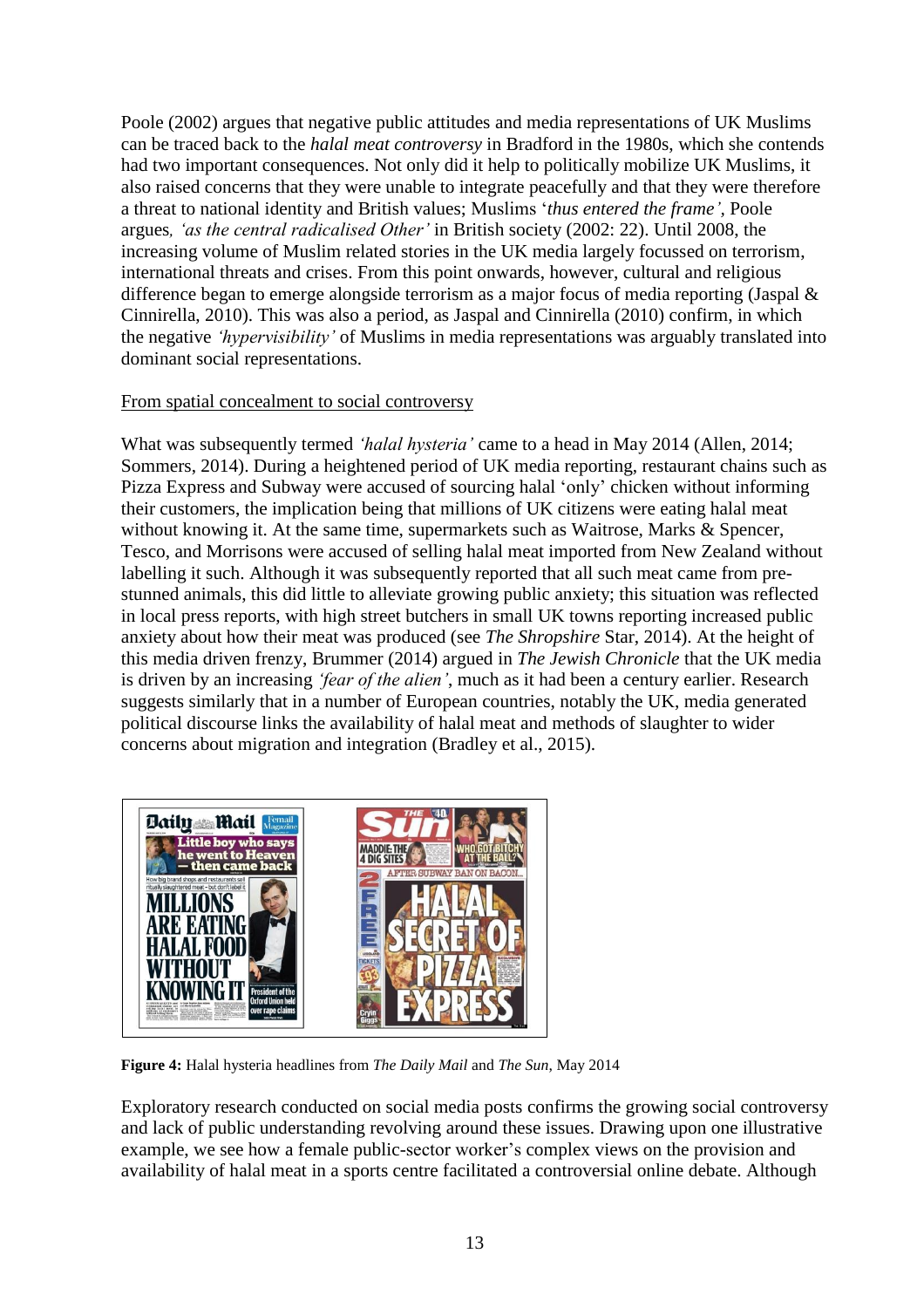the women worked with Muslims on a regular basis, she questioned why a sports centre where she took her children at weekends only sold meat that was acceptable for Muslims:

I took my children to a sports centre today and they were only serving 'halal meat'. I work with Muslims every day and I don't mind what they eat when there is a choice. But only serving halal presents me with choice at all.

Some participants in the discussion came out in defence of the women, making similar statements:

For people like me it is really disconcerting to have religious norms and dogma pushed on me in a supermarket, I just don't like it. We're not a religious country, they're Muslims, so in your face with it, and it makes me feel uneasy.

Many others, however, accused the women of being a bigot and a racist, though some respondents also questioned this assertion: *'It's not racist to say that you don't like how a particular animal is killed'*. The assumption in this reply at least, it appears, is that the halal meat in question came from animals that had not been pre-stunned before slaughter. As we have seen already, this is a key issue in the wider controversy being discussed, for as the Muslim population has grown, and halal meat become more visible and hence controversial, so it has become more difficult to identify stunned halal meat.

Unsurprisingly the issue of stunning and the likelihood of the meat being from pre-stunned animals soon appeared in the thread: '*When 80% of halal meat in the UK is stunned before animals are slaughtered what is the point you trying to make?'* But there was more confusion, with some participants again asserting that all halal meat is produced in a way that contravenes animal welfare considerations: *'Halal meat was recently banned in Denmark, primarily because the way it's produced is barbaric and inhumane, and I agree.'* However, replies also focussed on animal cruelty and animal welfare within the meat industry more generally, and it was argued that by focusing specifically on halal meat production respondents were again expressing overtly racist sentiment; *'Criticising halal when animal welfare is poor in the meat industry overall is just wrong, isn't all meat production cruel and barbaric?'* What is clear from these brief insights is that public understanding about the production, provision and availability of halal meat in the UK is complex and ill informed.

#### Maintaining the boundaries of the permissible?

It is extremely difficult to assess the direct role of the media instrumentalizing animal welfare and halal for political purposes. Nevertheless, Allen (2010) argues that the media plays a fundamental role formulating popular views of Muslims, and that its role in the rise of Islamophobia cannot be easily dismissed. Discrimination against Muslims, in this sense, he argues, is based on a political programme or ideology that generates a set of opinions, attitudes, prejudices and exclusionary practices amongst individuals, groups, and society across different economic spheres.

As we have seen, during the late 19<sup>th</sup> century, concern over *shechita* was furthered in cities such as Manchester by the RSPCA and their right-wing, anti-alien supporters (Wise, 2006). While the increasing presence of Jewish immigrants meant that these concerns occasionally breached the confines of '*sacred*' community spaces where the Jewish population had clustered (Shilhav 1989; Philips, 2006), controversy over *shechita* was, I have argued, largely confined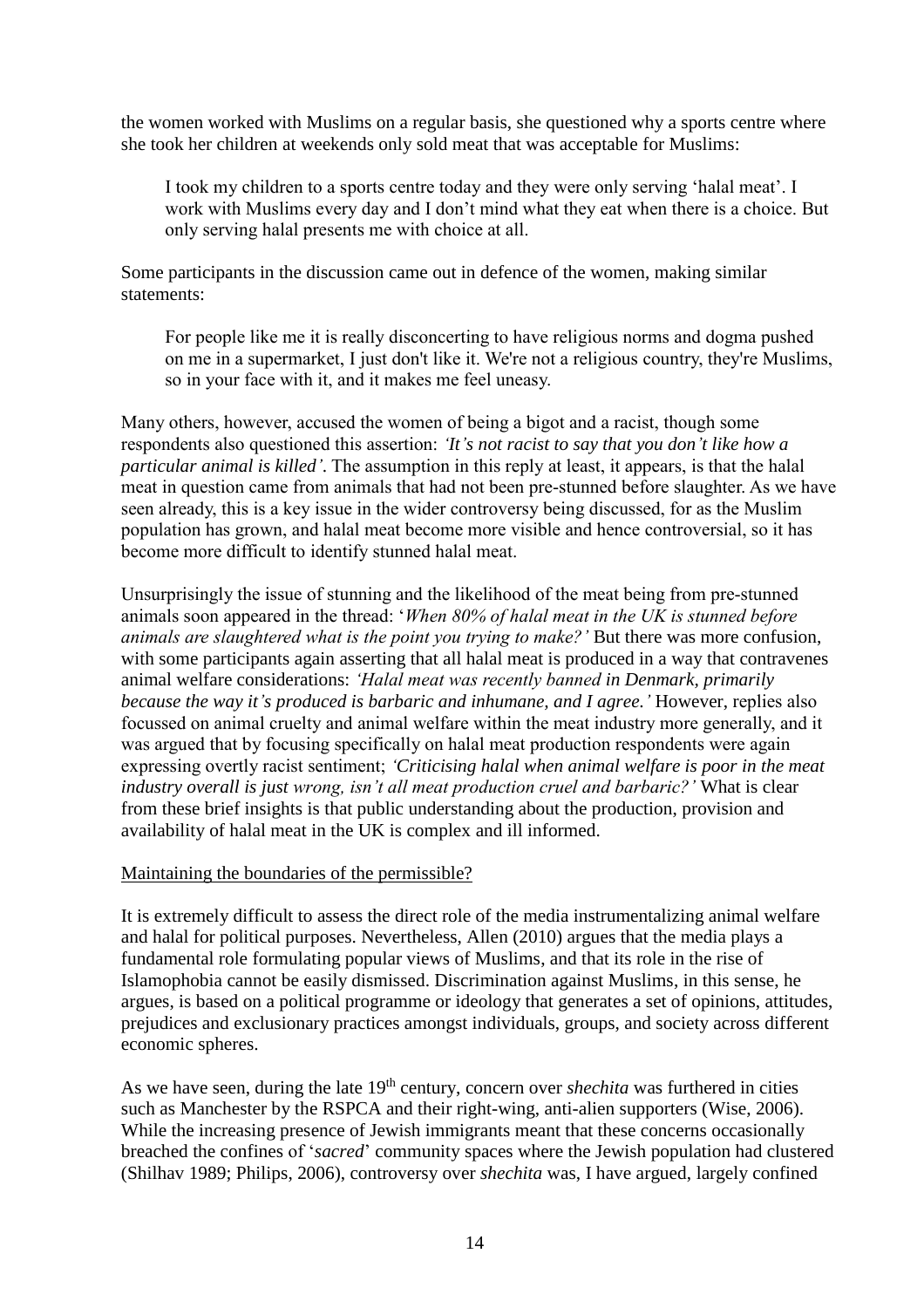within the spatial boundaries of Jewish communities over the coming century. Today, however, the UK Muslim population is much larger than the 19<sup>th</sup> century Jewish population, while the media is perhaps more intrusive and controversial than at any time previously. Controversy, as Warde (2016: 153) confirms, is a central *'feature of twenty-first century media culture'*, a culture through which, I have argued, bias is cultivated towards hegemonic food preferences and the suppression of unpalatable alternatives to maintain the civilized values underpinning the hegemonic food discourse.

The social controversy engendered has emerged at a time of great social and political change, with negative representations of Muslims emerging in a similar way to negative representations of Jews in the late 19th century; it is clear that Jews and Muslims thus share a common history of persecution and discrimination (Renton and Gidley, 2017). The Muslim population in the UK has grown rapidly in this period, expanding demographically out of *'racialized'*, inner city community spaces (Philips 2006). In this context, social controversy about the production and availability of halal meat in supermarkets, restaurants and public institutions has thus become much more widespread at the national level than concerns about *shechita* and kosher meat in the 19<sup>th</sup> century. Public understanding of halal has been greatly influenced during this period, I conclude, by contradictory media driven discourses that fuse animal welfare considerations with the food practices of *outsiders* to maintain the boundaries of the permissible in line with a new and expanding geography of religious food practice.

# **Conclusion**

Throughout his work on the European civilizing processes, Elias reminds us not only of longterm debates and understandings about what it means to be civilized, but also about the deep seated and largely unconscious fears about what it means to be uncivilized. As the frontiers of repugnance expanded from the early modern period onwards in line with the growth of experiences that provoked physical and moral disgust, Elias demonstrates how human activities that offend *'civilized sensibilities'* have been slowly hidden from view through a wider process of quarantine and concealment. My argument is that the food practices of *outsiders* have occasionally breached the boundaries of this confinement over the last 150 years to bring long held fears about the slaughter of animals for food into the open. The growth of the halal meat market in particular has thus brought about, I contend, a partial dislocation of the *hegemonic food discourse* to open up a space within which animal slaughter is now debated more openly than at any time during the last two centuries.

In this context, critical debate about non-stun slaughter has attempted to maintain the boundaries of the permissible in food production by focusing on the threats posed to *established* values by the increasing presence of *outsiders*. The media has arguably played a central role in the *halal meat controversy* in this sense by instrumentalizing animal welfare and halal meat for political purposes. This has been problematic for all members of society, irrespective of religious belief. At the height of *halal hysteria* in 2014, Muslim, Christian, and Jewish leaders all called for better labelling of non-stunned meat to enhance public understanding, yet the UK Government rejected the appeal, arguing that this was a matter for retailers, customers and faith groups.

As it stands, there is a distinct lack of regulation in the UK meat industry, with the production of both 'pre-' and 'non-stunned' halal meat only being regulated at the time of slaughter, thus maintaining, and arguably enhancing, the role of the media as an 'independent' and 'critical' watch dog in UK food politics. This is not to deny the importance of growing public concern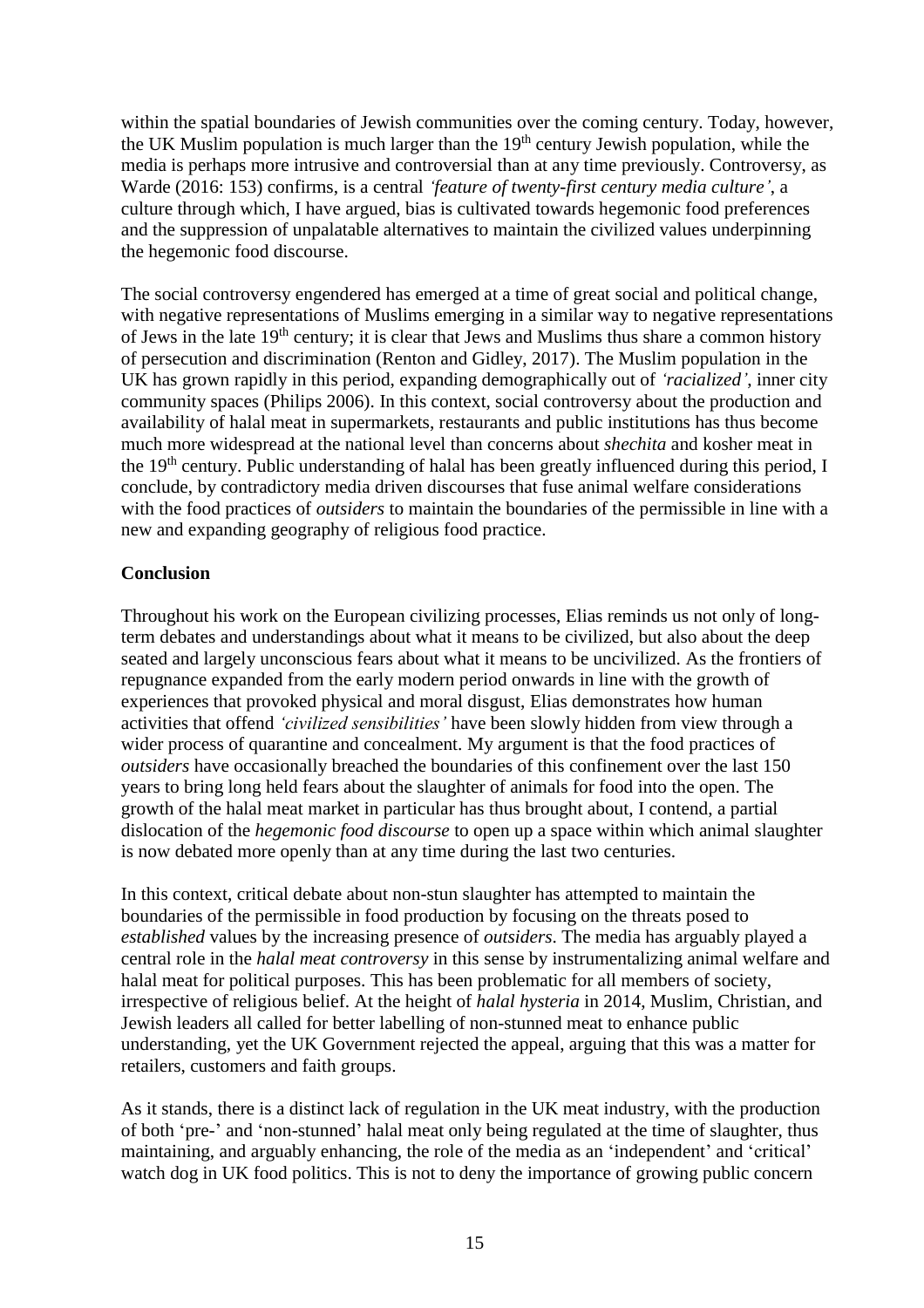for animal welfare in relation to animal, human and environmental health, or the impact of right-wing, media discourses on Jewish and Muslim communities. Indeed, as we have witnessed throughout this paper, in the current phase of the civilizing process, the production, sale and marketing of halal meat is hidden from view by the meat industry and questioned by the mass media simultaneously, thus raising new questions about what it means to be civilized in the early  $21<sup>st</sup>$  century.

### **Bibliography**

Alderman G (1983) *The Jewish community in British politics*, Oxford: Clarendon Press; New York

Alderman G (1995) The defence of shechita: Anglo-Jewry and the 'humane conditions' regulations of 1990, *New Community* 21(1): 79-93.

Allen C (2010), *Islamophobia*, Farnham: Ashgate.

Allen C (2014) Halal hysteria: it's about Muslims, not animal welfare, *Huffington Post*, 12<sup>th</sup> May

Ansari H (2009) *The Infidel Within: Muslims in Britain since 1800*, Hurst & Company, London

Bergeaud-Blackler F (2007) New challenges for Islamic ritual slaughter: a European perspective, *Journal of Ethnic and Migration Studies* 33: 965-980.

Bergeaud-Blackler F, Fischer J, and Lever J (2015) (eds) *Halal Matters: Islam, Politics and Markets in Global Perspective*, Routledge.

Bradley D, Nganga J, Marechal A, and Garrone M (2015) *Study on information to consumers on the stunning of animals*, Final Report European Commission DG Health and Food Safety, European Commission DG SANCO

Blumen O (2007) The Performative Landscape of Going-To-Work: On the Edge of a Jewish Ultraorthodox Neighborhood, *Environment and Planning D; Space and Society* 25: 803-831

Brooke (2010) Most of British Airways in-flight meals could soon be halal, says caterer GateGourmet, *The Daily Mail*, 13 September

Brown C (2009) *The Death of Christian Britain: Understanding secularisation 1800-2000* (2<sup>nd</sup> Edn) London: Routledge

Brummer A (2014) Media driven by fear of the alien, *The Jewish Chronicle*, May 15<sup>th</sup>

Callon M, Méadel C, and Rabeharisoa V (2002) The economy of qualities, *Economy and Society* 31: 194–217.

Charlton R and Kaye R (1985) The Politics of Religious Slaughter: An Ethno Religious Case Study, *New Community* 12: 490-503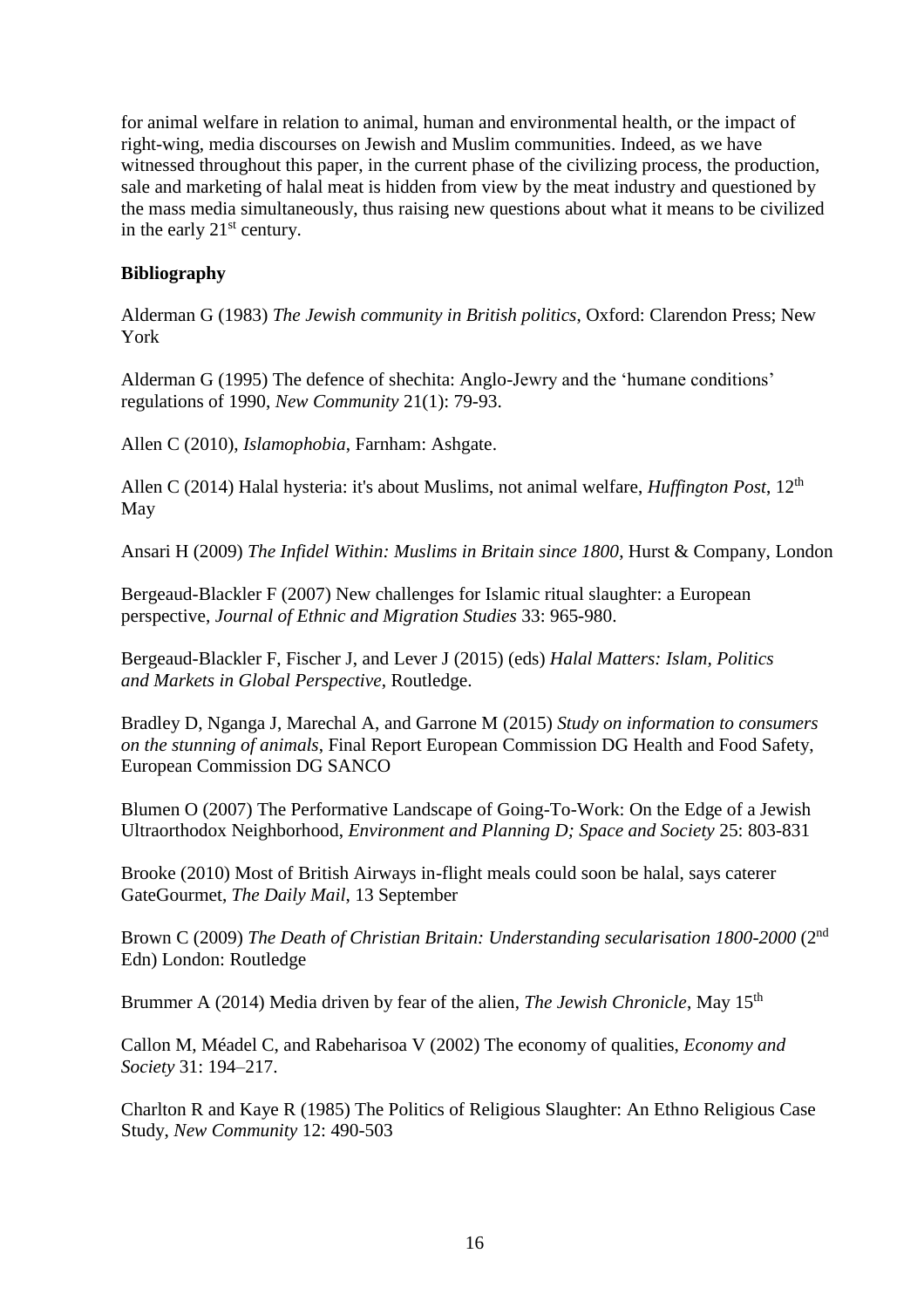Cheyette B (2010) *Constructions of 'the Jew' in English Literature and Society: Racial Representations, 1875-1945,* Cambridge University Press; New Ed edition

Clarke L (2010) Parents' outrage over halal-only school dinners planned for primary schools, *The Daily Mail*, 6<sup>th</sup> August

Corbin A (1986) *The foul and the fragrant: Odor and the French Social Imagination,* Harvard University Press

D'Silva J and Webster J (2017) *The Meat Crisis: Developing More Sustainable and Ethical Production and Consumption*, Earthscan Food and Agriculture

Elias N (2012[1939]) *On the Process of Civilization*. Collected Works of Norbert Elias. Dublin: UCD Press.

Elias N and Scotson J (2008) *The Established and the Outsiders*. Collected Works of Norbert Elias. Dublin: UCD Press.

Engels F (2009) *The Condition of the Working Class in England*, Penguin Classics

Fagge N (2011) Halal Britain: Schools and institutions serving up ritually slaughtered meat, *The Daily Mail*, 25 January

FAWC (1985) *Report on the Welfare of Livestock when Slaughtered by Religious Methods,*  London, HMSO for the Farm Animal Welfare Council.

FAWC (2003) *Report on the Welfare of Farmed Animals at Slaughter or Killing Part 1: Red Meat Animals*, Farm Animal Welfare Council.

FSA (2012) *Results of the 2011 Animal Welfare Survey in Great Britain*, Food Standards Agency, May

FSA (2015) *Results of the 2013 Animal Welfare Survey in Great Britain*, Food Standards Agency, January

Fazira E (2015) Demand for halal food rising in tandem with growth of Southeast Asia, in Euromonitor International, *Doing Business in the Halal Market: Products, Trends and Growth Opportunities,* Euromonitor International. London

Fischler C (2011) Commensality, Society and Culture, *Social Science Information* 50 (3-4): 528-548.

Fitzgerald A J (2010) A Social History of the Slaughterhouse: From Inception to Contemporary Implications, *Human Ecology Review* 17 (1)

Freidenreich D M (2011) *Foreigners and Their Food: Constructing Otherness in Jewish, Christian, and Islamic Law,* University of California Press

Gilman S L (2006) *Multiculturalism and the Jews*, Routledge, New York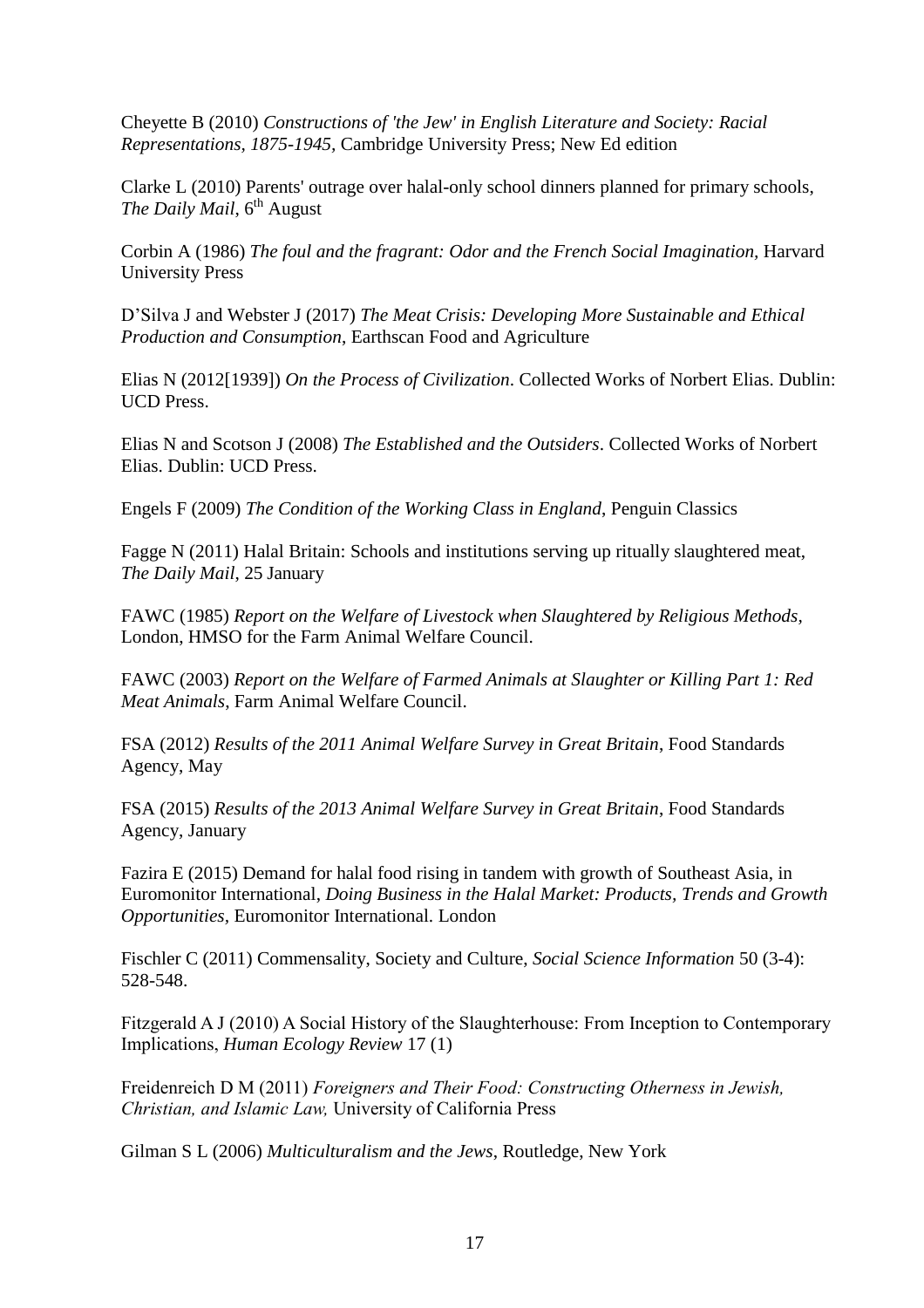Glancy, J. (2015) Manchester's New Jewish Ghetto, *Tablet*, March 18, <https://www.tabletmag.com/jewish-news-and-politics/189587/manchesters-new-jewish-ghetto>

Grumett D (2015) Animal welfare, morals and faith in the 'religious slaughter' debate, in *Moral Regulation*, Smith. M., (Ed.) Policy Press

Halliday F (1992) The Millet of Manchester: Arab Merchants and the Cotton Trade, *British Journal of Middle Eastern Studies* 19(2): 159-76

HSA (2011) *Making a Difference - 100 years of the Humane Slaughter Association*, Humane Slaughter Association

Honeyford R (1984) 'Education and Race ‐ an alternative view', *Salisbury Review,* Winter: 30

Jaspal R and Cinnirella M (2010) Media representations of British Muslims and hybridised threats to identity, *Contemporary Islam* 4(3): 289–310

Kaye R (1993) The Politics of Religious slaughter of Animals: Strategies for Ethno-Religious Political Action, *New Community* (19(2): 17-34.

Klug B (1989) Ritual Murmur: The Undercurrent of Protest Against Religious Slaughter of Animals in the 1980s, *Patterns of Prejudice* 23(2): 16-28

Lever J and Miele M (2012) The growth of Halal meat markets in Europe: an exploration of the supply side theory of religion' *Journal of Rural Studies* 28: 528-537.

Lever J (2013) The postliberal politics of halal: new directions in the civilizing process? *Human Figurations* 2

Lever J and Milbourne P (2015) The Structural Invisibility of Outsiders: The Role of Migrant Labour in the Meat-Processing Industry. *Sociology* 51 (2): 306–322

Lever J and Fischer J (2018) *Religion, Regulation, Consumption: Globalising Kosher and Halal Markets,* Manchester University Press

Lewis P (1994) *Islamic Britain: Religion, Politics and Identity among British Muslims*, I. B. Tauris.

Marranci G (2009) *Understanding Muslim Identity: Rethinking Fundamentalism*. Palgrave Macmillan.

McLoughlin S (2009) *From Diasporas to Multi-Locality: Writing British Asian Cities*, Working Paper WBAC003 <http://www.leeds.ac.uk/brasian/assets/papers/WBAC003.pdf>

McLoughlin S, Gould W, Kabir A J, and Tomalin E (2014) (eds), *Writing the City in British Asian Diasporas*, London and New York, Routledge

ONS (2015) *2011 Census: Ethnic group, local authorities in the United Kingdom.* Office for National Statistics. Retrieved 27 July 2015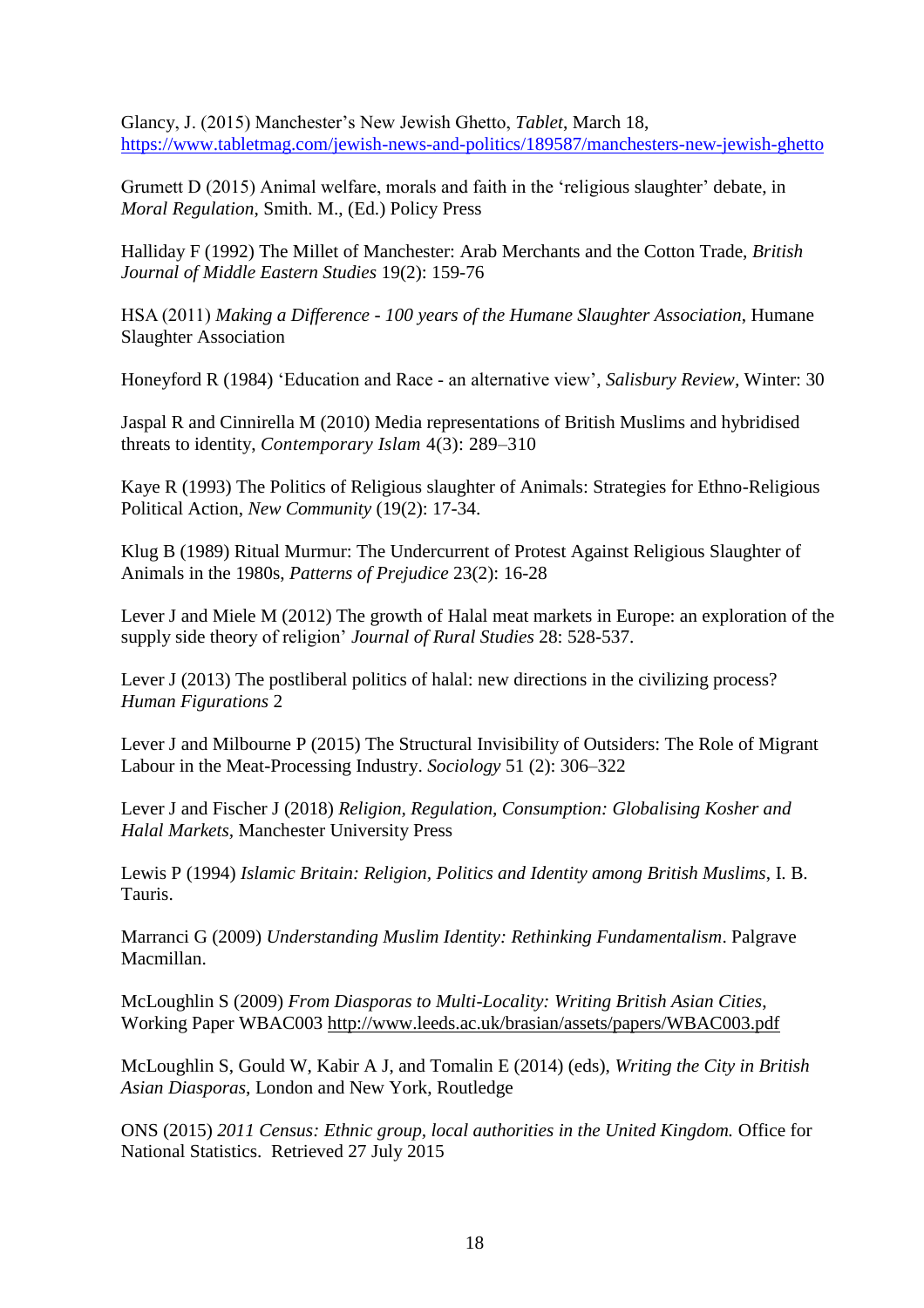Pachirat T (2011) *Every Twelve Seconds: Industrialized Slaughter and the Politics of Sight*, Yale University Press

Philips D (2006) Parallel Lives? Challenging Discourses of British Muslim Self-Segregation, *Environment and Planning D: Space and Society* 24: 35-40

Poole E (2002) *Reporting Islam: Media Representations of British Muslims*, I. B. Tauris and Co. Ltd

Renton J and Gidley B (2017) (eds) *Antisemitism and Islamophobia in Europe: A Shared Histor*y, Palgrave Macmillan

Roslyng M M (2011) Challenging the Hegemonic Food Discourse: The British Media Debate on Risk and Salmonella in Eggs, *Science as Culture*, 20(2): 157-182

Roth C (1978) *History of the Jews in England*, Oxford University Press; 3rd Revised edition

Russell S (1996) *Jewish Identity and the Civilizing Process*, St Martins Press

Shilhav Y (1989) The Haredi Ghetto the theology behind the geography, *Contemporary Jewry*, 10: 51-64

Sommers J (2014) Halal Hysteria: Tesco, M&S, Morrison's and Waitrose Accused of Selling New Zealand Lamb Without Labelling It Halal, *Huffington Post*, 8th May

The Shropshire Star (2014) Shropshire shoppers react to halal meat scandal, *The Shropshire Star* 12th May

Townsend L and Wallace C (2016) *Social Media Research: A Guide to Ethics,* University of Aberdeen.

Vertigans S (2010) 'British Muslims and the UK Government's "war on terror" within: Evidence of a clash of civilizations or emergent de-civilizing processes' *British Journal of Sociology* 61: 26–44.

Vialles N (1994) *Animal to Edible*. Cambridge: Cambridge University Press.

Williams B (1976) *The Making of Manchester Jewry, 1740-1875*. Manchester: Manchester University Press

Williams B (2008) *Jewish Manchester: An Illustrated History*, DB Publishing

Wise Y (2006) *The rise of independent orthodoxy in Anglo-Jewry: The history of the Machzikei Hadass Communities,* Manchester, unpublished PhD Thesis University of Manchester

Wise Y (2009) the Rise of Strict Orthodoxy in Contemporary Anglo-Jewry and the Haredim of Manchester, *Journal for the Study of British Cultures* 16(1): 73-88

Wise Y (2010) The Establishment of Ultra Orthodoxy in Manchester, *Melilah* 2